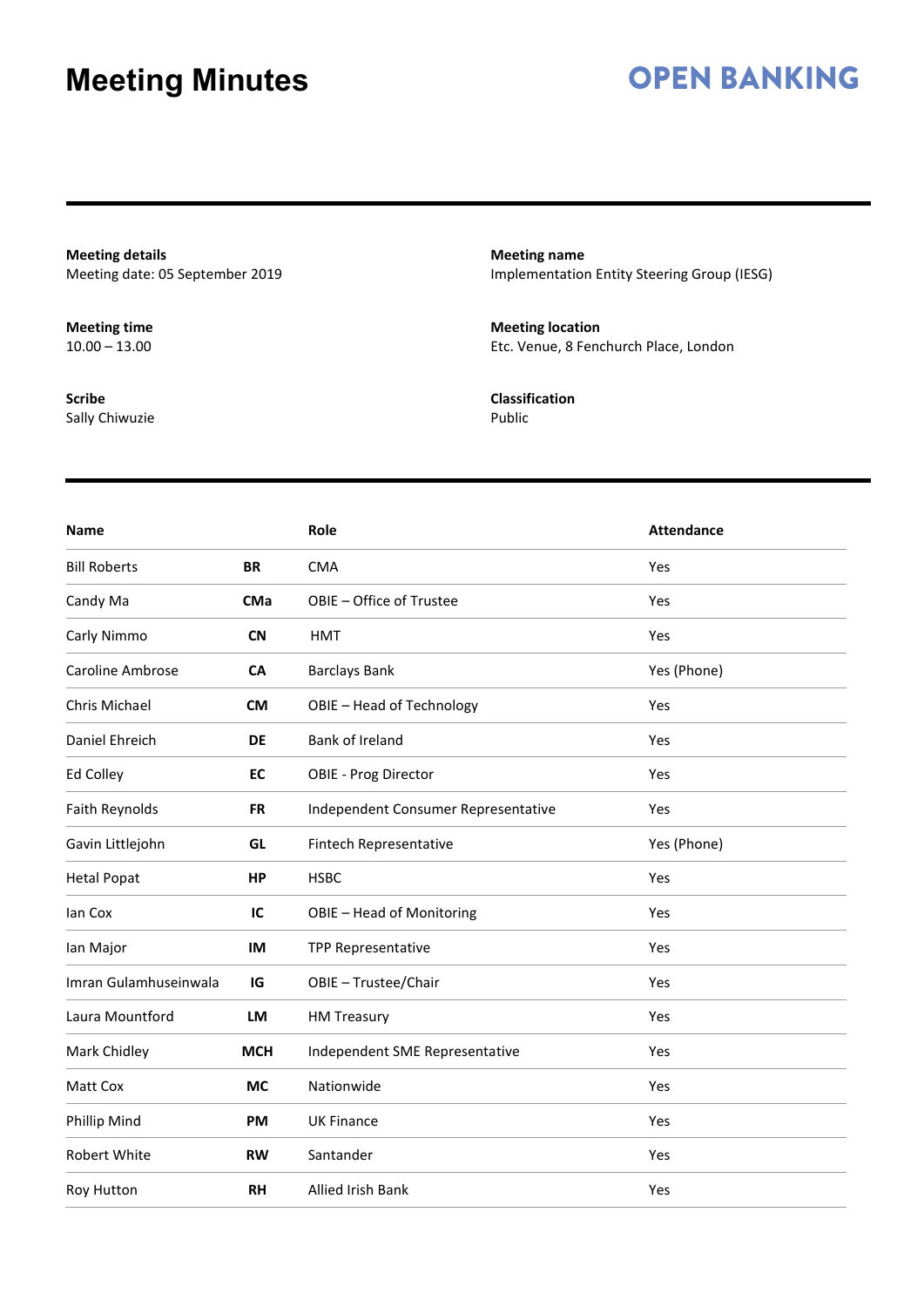# **OPEN BANKING**

| Sally Chiwuzie      | <b>SC</b> | <b>OBIE IESG Secretariat</b>                   | Yes                                            |  |  |
|---------------------|-----------|------------------------------------------------|------------------------------------------------|--|--|
| Simon McDougall     | <b>SM</b> | <b>Information Commissioners Office</b>        | Yes                                            |  |  |
| Stephen Wright      | <b>SW</b> | Royal Bank of Scotland                         | Yes                                            |  |  |
| <b>Thaer Sabri</b>  | TS        | <b>Electronic Money Association</b>            | Yes                                            |  |  |
| Vicki Hassan        | VH        | Danske Bank                                    | Yes (Phone)                                    |  |  |
| <b>Apologies</b>    |           |                                                |                                                |  |  |
| <b>Name</b>         |           | Role                                           | <b>Delegate</b>                                |  |  |
| Alan Ainsworth      | AA        | Head of Policy, OBIE                           | N/A                                            |  |  |
| Daniel Globerson    | DG        | Royal Bank of Scotland                         | Stephen Wright (SW)                            |  |  |
| Paul Horlock        | <b>PH</b> | Stakeholder Engagement, Standards and Strategy | N/A                                            |  |  |
| <b>Phillip Mind</b> | PM        | <b>UK Finance</b>                              | N/A                                            |  |  |
| Rebecca Langford    | <b>RL</b> | <b>FCA</b>                                     | Kat Cloud (KC)                                 |  |  |
| Robert White        | <b>RW</b> | Santander                                      | Eduardo<br>Martinez<br><b>Barrios</b><br>(EMB) |  |  |
| Will Curley         | <b>WC</b> | <b>Tesco Bank</b>                              | Stuart Pratt (SP) (Phone)                      |  |  |

#### **No. Agenda item**

#### **1.a – 1.b HOUSEKEEPING: MINUTES AND ACTION LOG**

- 1.1. **IG** welcomed IESG members in the room and on the phone, stating that it is the final IESG before the 14 September 2019 deadline.
- 1.2. **IG** welcomed Stuart Pratt (**SP**) of Tesco Bank, using the opportunity to inform IESG members that Will Curley has now left the Bank. **IG** explained that Stuart has joined as a deputy to Will Curley while the process for deciding permanent IESG membership is underway.
- 1.3. Kicking off the agenda, **IG** asked IESG members to note that there is an addendum to agenda item 2.d CRM/CoP Phase 1 – Impact on the PISP Journey. **IG** explained that the reason for this is that the team were dealing with moving parts and only concluded after the pack was issued.
- 1.4. **IG** invited AOB requests. The following requests were made:
	- 1.4.1. **GL** requested air time to give an update on GOFCoE, the NESTA Open UP Challenge 2020 and an update regarding a call with joint task force on PSD2.
	- 1.4.2. **IG** added an update from the OBIE team on P7 Reverse Payments.
	- 1.4.3. **FR** asked if there could be a discussion about a risk log for IESG. **IG** stated that this could be touched upon within agenda item 2.e discussion – Customer Evaluation Framework. **IG** added that AA unfortunately is unable to attend IESG today and so this agenda item would be covered by **IG** and **EC**.
	- 1.4.4. Following on from the Trustee Letter sent out on 24 July 2019, **MC** requested a conversation around next steps for P2 and P8.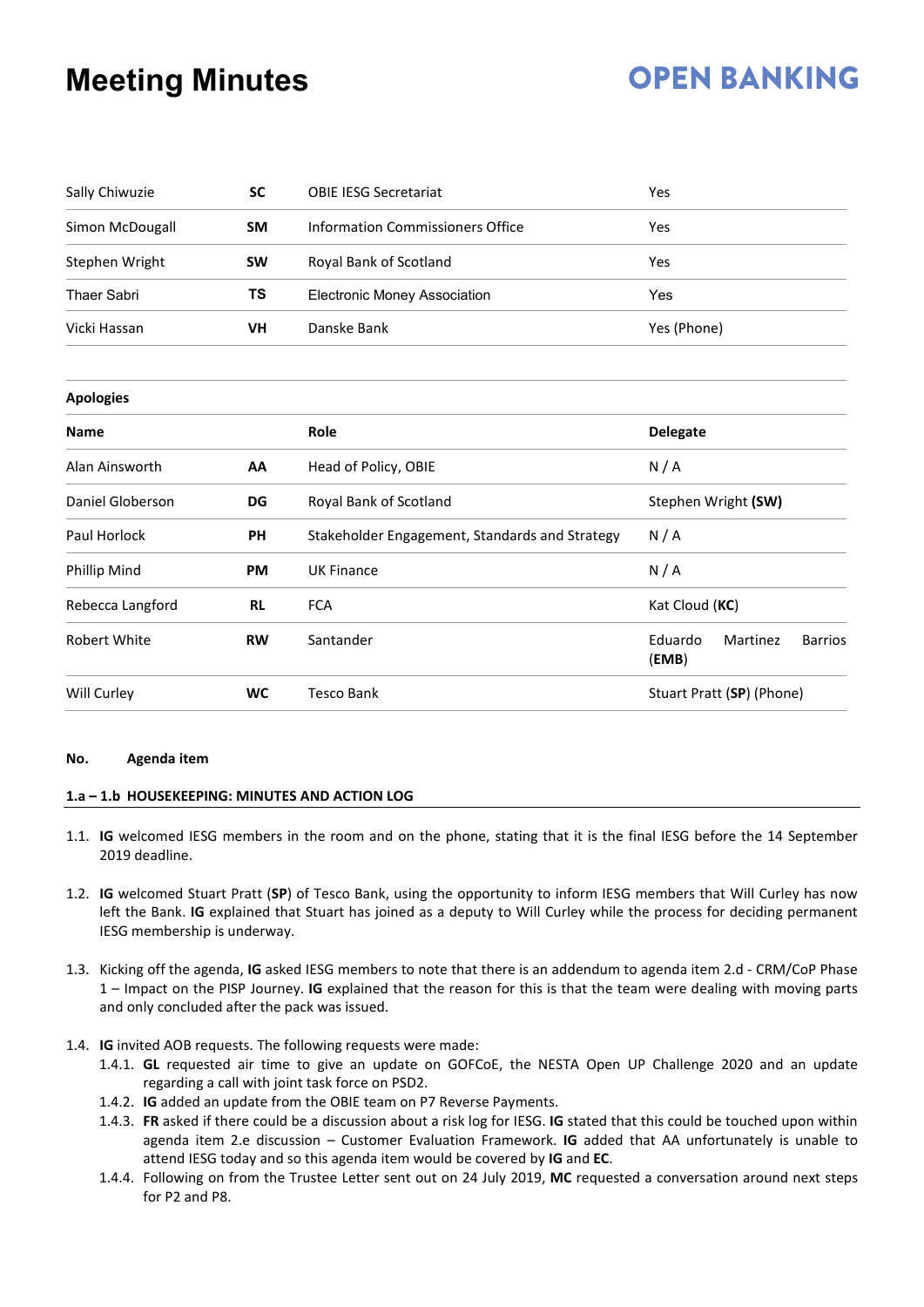# **OPEN BANKING**

**IG** noted all requests stating that any further AOB requests could be made during the interlude.

1.5. **IG** stated that the minutes have been socialised with non-material feedback received and incorporated. On that basis, **IG** approved the minutes for the IESG meeting held on 25 July 2019.

*APPROVAL – IESG\_APR\_LOG\_051- July IESG Minutes - Comments received and incorporated, IG approved the minutes from the July IESG.*

- 1.6. **IG** moved on to discuss the open actions from the previous IESG meeting on 25 July 2019, inviting people to walk through from slide 27 *(Note: action updates are documented on page 4, with additional comments captured below).*
- 1.7. With regards to action *#211 (Market Share),* **IG** informed IESG members that no further information can be obtained by OBIE and welcomed Pay.UK and / or the CMA to take over if required, however, **IG** asked IESG members to note that no further activity would be conducted from an OBIE point of view and on that basis, the action could be closed.
- 1.8. With regards to action *#212 (Implementation Concerns – Evidence Gathering)*, **IG** reminded IESG members that this was the aggregation of evidence with regards to preparedness for the introduction of SCA. **IG** stated that collation of information was concluded and sent to the FCA who have since then announced the adjustment period. On that basis, **IG** stated that this action could be closed, adding that if there is time after covering all scheduled items, this could be covered as an agenda item under AOB.
- 1.9. With regards to action *#214 (Programme Update - CRM / CoP),* **IG** explained that this relates to the addendum provided to agenda item 2.d, and on that basis, this action could be closed.
- 1.10.With regards to action *#216 (MI V3 Roadmap*), **IG** stated that this is included in the programme update section of the agenda (1c), and therefore could be closed.
- 1.11.With regards to action *#217 (OBIE Monitoring Tool),* **IG** explained that a memo had been sent out to IESG members on 07 August 2019, and on that basis, the action could be closed.
- 1.12.With regards to #218 (P7 Reverse Payments), **IG** explained that this particular action is closed even though the topic itself has not yet been concluded. **IG** added that it would be beneficial to discuss this in the AOB section of the agenda.
- 1.13.With regards to *#219 (P15 – Access and Consent Management),* **IG** stated that a letter was supposed to go out to the CMA9, however, this is partly covered by action 2.b of the agenda, although P15 itself is not concluded. On this basis, **IG** stated that this action could be closed. **FR** stated that P15 is broad and wanted to know what the letter that ought to have been sent out to IESG members would have contained. **IG** confirmed that the initial letter was meant to contain an explanation to the changes made to the CEG, however, the requirement for this was superseded by the update which is covered in the agenda item.
- 1.14.With regards to *#220 (TPP Customer Experience and Operational Guidelines),* **IG** stated that a conference call with MCh, AA and SM had taken place to ensure that from an ICO point of view, best practice was being observed. **IG** added that there is a further meeting scheduled for 10 September 2019; this action is therefore completed and can be closed.
- 1.15.With regards to *#221 (TPP Customer Experience and Operational Guidelines)*, **IG** explained that the intention was to update both for the September IESG, however, the Customer Experience Guidelines would be brought back to IESG in October 2019.
- 1.16. With regards to *#222 (Customer Redress Mechanism,)* **IG** confirmed that this was covered in the conversation re #220 above and that future iterations will take ICO input into consideration.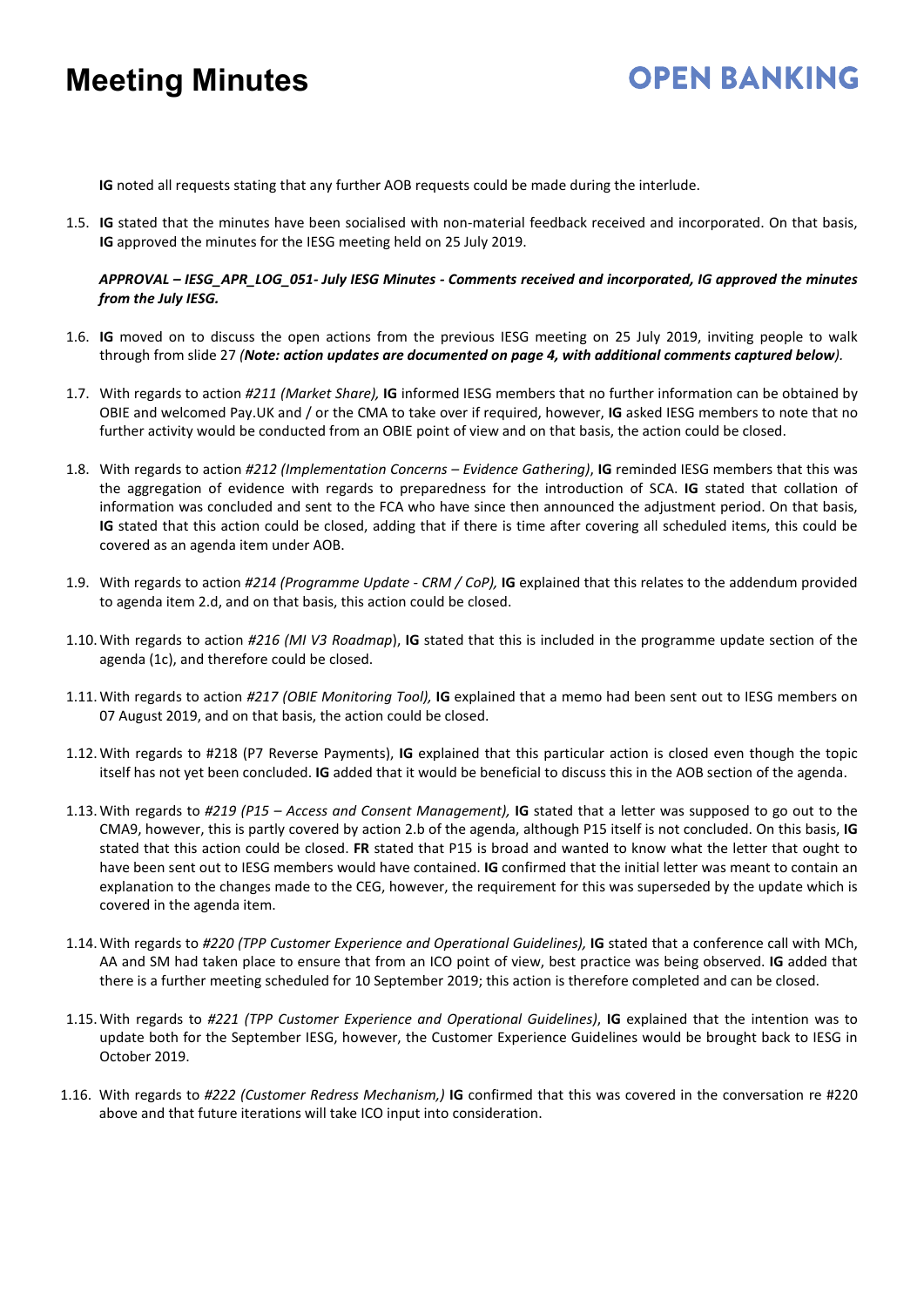## **OPEN BANKING**

#### **ACTIONS**

| Update 06/09 - Following discussions at the September<br>IESG, this was confirmed as closed.<br>Update 25/07 - The intention is to work with the v3<br>numbers contained within this pack, but also incorporate<br>the latest thinking on how customer numbers can be<br>measured in the future to ensure consistency. This will be                                                                                                                                                                                                                                                                                                                                                                                                                                                                                                                                                                                                                                                                                                                                                                                                                                                                | <b>Action Number</b> | <b>Date</b><br><b>Raised</b> | <b>Owner</b> | <b>Description</b> | <b>Notes</b>                   | <b>Target Date</b> | <b>Status</b> | <b>Date Closed</b> |
|----------------------------------------------------------------------------------------------------------------------------------------------------------------------------------------------------------------------------------------------------------------------------------------------------------------------------------------------------------------------------------------------------------------------------------------------------------------------------------------------------------------------------------------------------------------------------------------------------------------------------------------------------------------------------------------------------------------------------------------------------------------------------------------------------------------------------------------------------------------------------------------------------------------------------------------------------------------------------------------------------------------------------------------------------------------------------------------------------------------------------------------------------------------------------------------------------|----------------------|------------------------------|--------------|--------------------|--------------------------------|--------------------|---------------|--------------------|
| Update $17/07$ – OBIE working on defining this. C/F to the<br>September IESG.<br>Update $20/06$ – This is work in progress with a more<br>05/09/2019<br>detailed understanding of the Customer Numbers, and<br>25/07/2019<br><b>Customer Numbers: FR to arrange a</b><br>would be an open discussion at the July IESG.<br>20/06/2019<br>meeting with IC re how customer numbers<br>21/03/2019<br>FR/IC<br>IESG_2018_301_171<br>Closed<br>23/05/2019<br>are collected, and update to be included in<br>Update 23/05 - IC taking comments from FR, IG and others<br>30/04/2019<br>May IESG.<br>on how to set this up for future proofing. This will return to<br>the agenda in the July IESG.<br>Update 01/05 - IC met with MCH and DJ (who updated FR)<br>on 11/05. IC is concluding on a revised definition for PSU's<br>to share with CMA9 and IESG. Once the revised definition is<br>concluded, IC will collate PSU numbers using the revised<br>definition and share with the IESG in July.<br>Update 30/04 - IG advised at IESG that there is still some<br>ambiguity on this which the team are working through. C/F<br>to May IESG.<br>Update 23/04 - Meeting held on 11/04 with DJ/IC/MCH. |                      |                              |              |                    | brought to the September IESG. |                    |               | 05/09/2019         |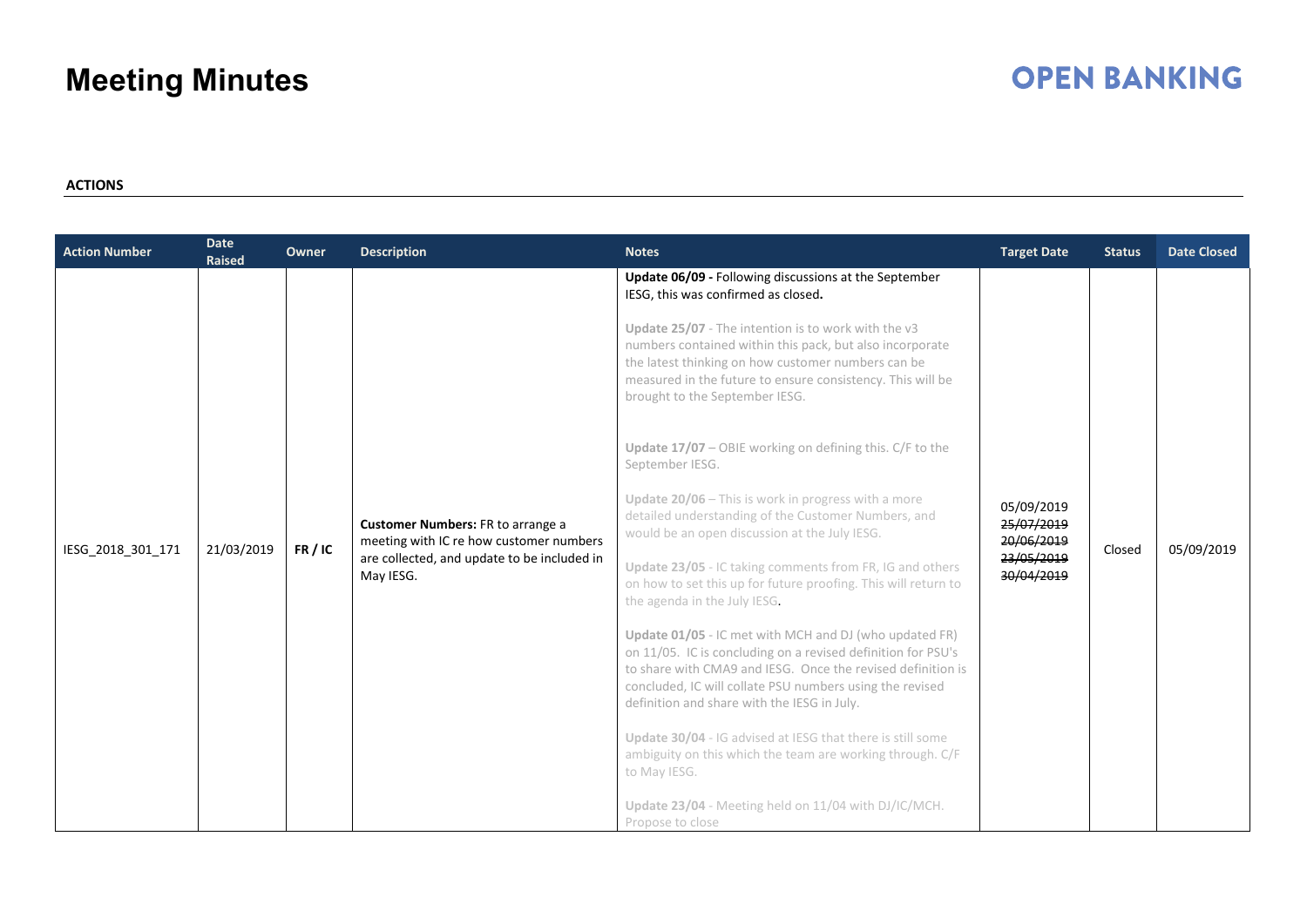| <b>Action Number</b> | <b>Date Raised</b> | Owner | <b>Description</b>                                                                                                                                                  | <b>Notes</b>                                                                                                                                                                                                                                                                                                                                                                                                                                                                                                                                                                                                                                                                                                                                                                                                                                                                                                                              | <b>Target Date</b>                     | <b>Status</b> | <b>Date Closed</b> |
|----------------------|--------------------|-------|---------------------------------------------------------------------------------------------------------------------------------------------------------------------|-------------------------------------------------------------------------------------------------------------------------------------------------------------------------------------------------------------------------------------------------------------------------------------------------------------------------------------------------------------------------------------------------------------------------------------------------------------------------------------------------------------------------------------------------------------------------------------------------------------------------------------------------------------------------------------------------------------------------------------------------------------------------------------------------------------------------------------------------------------------------------------------------------------------------------------------|----------------------------------------|---------------|--------------------|
| IESG_2018_301_207    | 20/06/2019         | AA    | PISP Journey - AA to build a plan /<br>discovery process around the CRM, COP<br>and code in the PISP Journey.                                                       | Update 05/09 - Further to discussions at September IESG,<br>this action can now be closed.<br>Update 12/08 - Workshop held on 01/08 with PSR and LSB.<br>This will be an agenda item in the September IESG.<br>Please also refer to agenda item 1c - Programme Update for<br>further details. This action is linked to #214. Propose to<br>close.<br>Update $25/07$ – IG stated that the intent is for the OB team<br>to take regulators through some of the journeys and bring<br>back to the IESG in September.<br>Update 22/07 - The OBIE team is currently developing the<br>plan and aim to share with IESG at the September IESG.<br>Update 17/07 - OBIE is currently defining a number of<br>customer journeys for CRM, COP and the interaction<br>between them. Once defined (COB this week ending 19/07),<br>OBIE will undertake an analysis of the journeys to<br>understand the true impact of CRM and COP on the<br>consumer. | 05/09/2019<br>29/07/2019<br>25/07/2019 | Closed        | 05/09/2019         |
| IESG 2018 301 211    | 20/06/2019         | AA    | Market Share - OBIE to determine whether<br>it has the data to represent the market<br>share of UK ASPSPs for current accounts on<br>a diagram e.g. on a pie chart. | Update 05/09 - No further information can be obtained<br>by OBIE. Pay.UK and/or the CMA to take over if<br>required, but no further activity would be conducted<br>from an OBIE point of view and on that basis, action<br>can be closed.<br>Update 15/08 - AA to provide verbal update during open<br>action walk through at the September IESG. Propose to<br>close<br>Update 25/07 - There will be a comms going out from OBIE<br>to UK Finance to assist with this analysis. C/F to the                                                                                                                                                                                                                                                                                                                                                                                                                                               | 05/09/2019<br>25/07/2019               | Closed        | 05/09/2019         |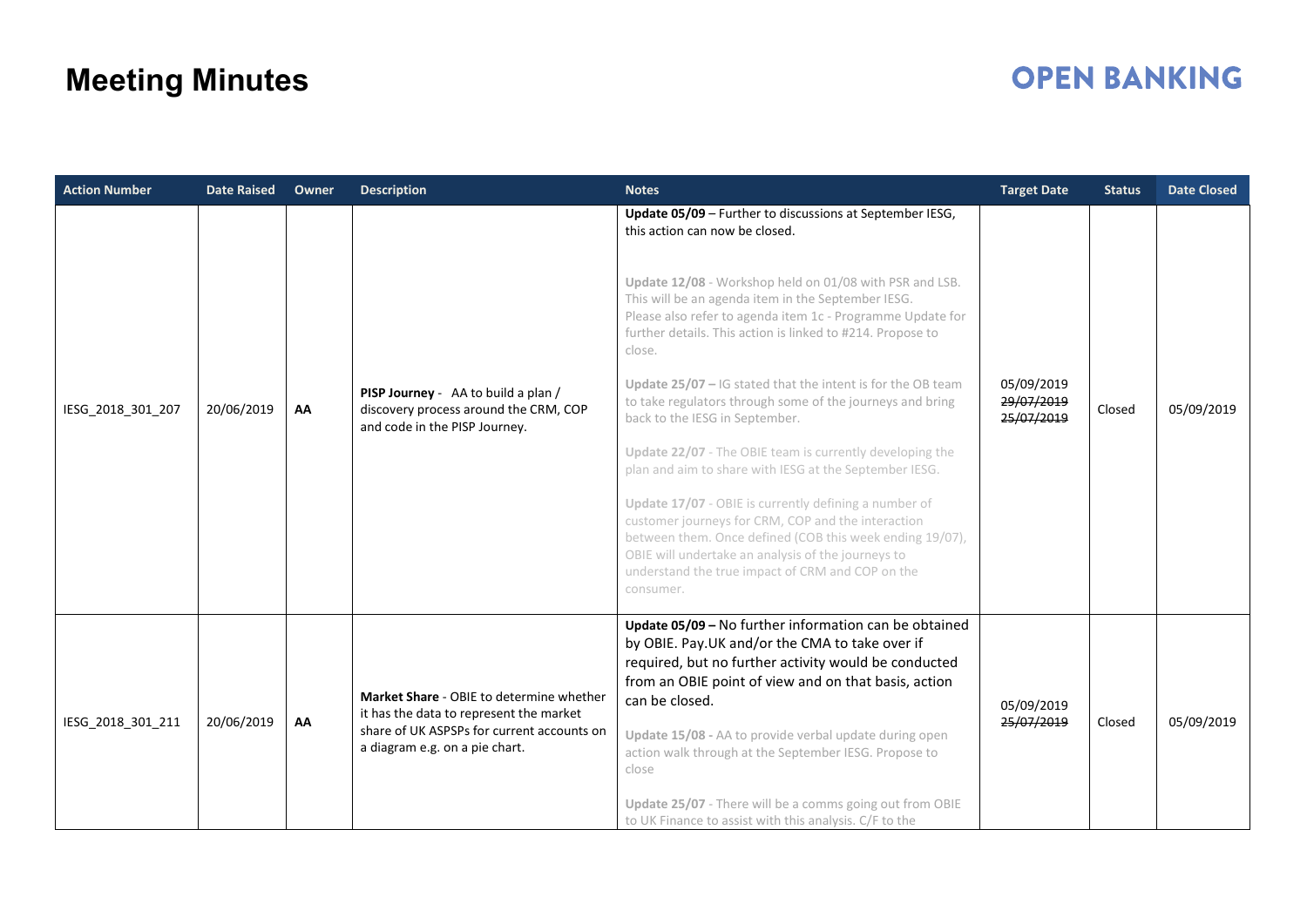|                   |            |           |                                                                                                                                                                                                                                                                                                                                                                                                                                                                                      | September IESG<br>Update 17/07 - The OBIE team is currently determining<br>whether this is possible.                                                                                                                                                                                                                                                                                                                                                                                                                                                                                                                                                                                                                                                                                                                                                                             |                          |        |            |
|-------------------|------------|-----------|--------------------------------------------------------------------------------------------------------------------------------------------------------------------------------------------------------------------------------------------------------------------------------------------------------------------------------------------------------------------------------------------------------------------------------------------------------------------------------------|----------------------------------------------------------------------------------------------------------------------------------------------------------------------------------------------------------------------------------------------------------------------------------------------------------------------------------------------------------------------------------------------------------------------------------------------------------------------------------------------------------------------------------------------------------------------------------------------------------------------------------------------------------------------------------------------------------------------------------------------------------------------------------------------------------------------------------------------------------------------------------|--------------------------|--------|------------|
|                   |            |           | <b>Implementation Concerns - Evidence</b><br>Gathering -<br>a. A smaller group to be set up by UK<br>Finance to understand the size of the<br>problem better as the size will direct the<br>solution<br>b. OBIE (ND) to engage with the FCA to try<br>and answer questions regarding<br>uncertainties with the introduction of SCA.<br>unavailability of eIDAS certificates and<br>unintended consequences of Standards<br>interpretation. The CMA9 to be engage in<br>that process. | Update 05/09 - No further information can be obtained<br>by OBIE. Pay.UK and/or the CMA to take over if<br>required, but no further activity would be conducted<br>from an OBIE point of view and on that basis, action<br>can be closed.<br>Update 25/07 - Verbal update provided by ND.<br>Update 22/07 - Verbal update to be provided at the July<br>IESG.<br>Update 16/07 - The questionnaire has been sent to<br>stakeholders, including UKF, FDATA, EMA, TPPs and the<br>CMA9. A response is expected by Friday, 19/07.<br>Update 12/07 -<br>a. OBIE has engaged with UKF, FDATA and EMA to determine<br>the question to be asked of firms. The request will be sent in<br>the next few days.<br>b. OBIE has agreed with UKF to undertake a scoping exercise<br>and a Survey Monkey questionnaire has been circulated. The<br>result will inform the discussions with FCA. | 05/09/2019<br>25/07/2019 | Closed | 05/09/2019 |
| IESG 2019 301 214 | 25/07/2019 | <b>CM</b> | Programme Update - CRM / CoP - OBIE<br>team to work out a plan around CRM / CoP<br>for presentation at the next IESG (05<br>September) as an agenda item for<br>discussion.                                                                                                                                                                                                                                                                                                          | Update 05/09 - An addendum provided to agenda item 2.d,<br>and on that basis, this action can be closed.<br>Update 15/08 - Paper included in the agenda for the<br>September IESG. Please also refer to agenda item 1c -<br>Programme Update for further details on this. Propose to<br>close.                                                                                                                                                                                                                                                                                                                                                                                                                                                                                                                                                                                   | 05/09/2019               | Closed | 05/09/2019 |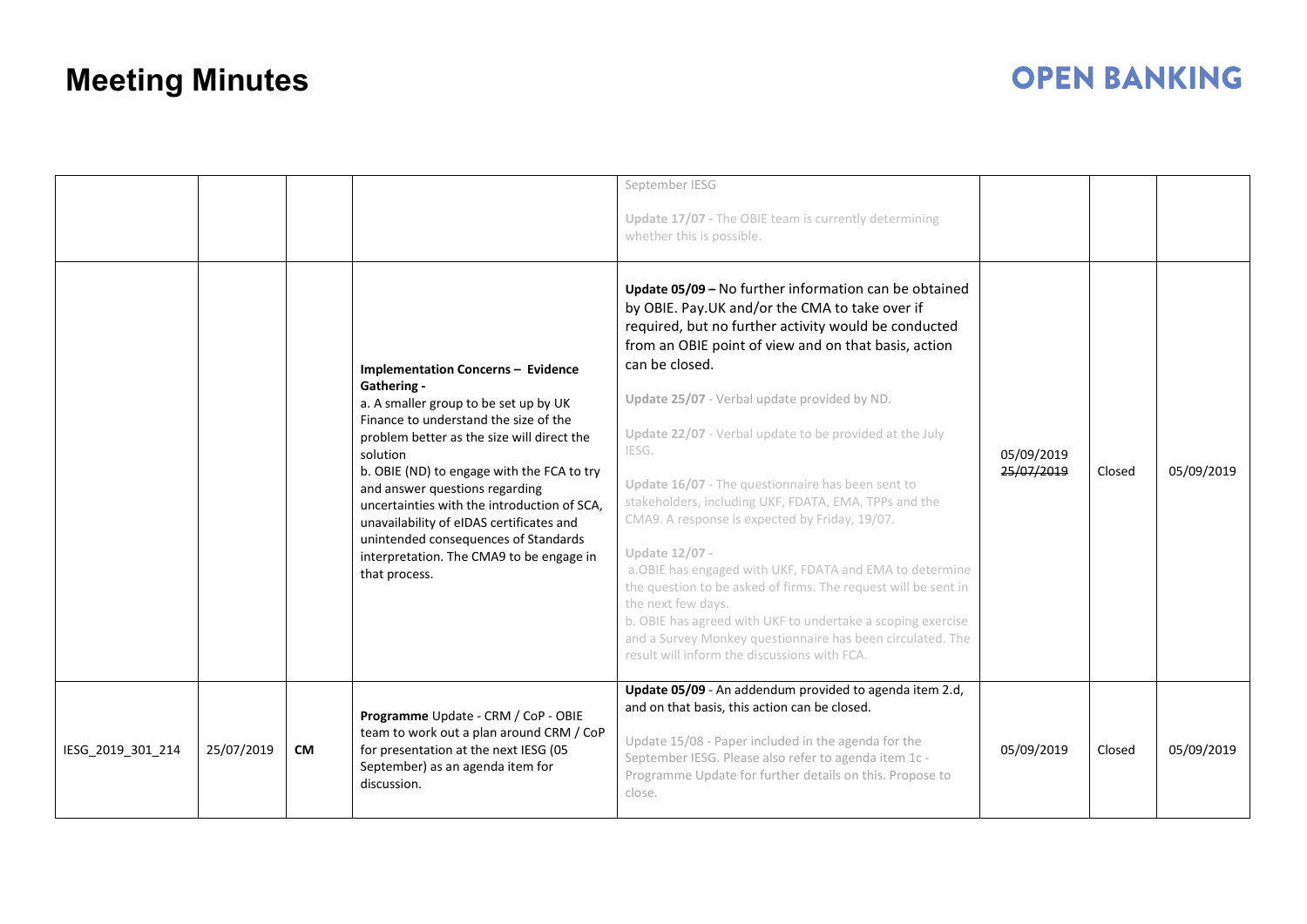|                   |            |           |                                                                                                                                                                                                               | Update 12/08 - RW preparing paper for September IESG.                                                                                                                                                                                                                                                                                        |                          |        |            |
|-------------------|------------|-----------|---------------------------------------------------------------------------------------------------------------------------------------------------------------------------------------------------------------|----------------------------------------------------------------------------------------------------------------------------------------------------------------------------------------------------------------------------------------------------------------------------------------------------------------------------------------------|--------------------------|--------|------------|
| IESG_2019_301_215 | 25/07/2019 | IC        | Transparency Calendar - IC to review the<br>transparency calendar with regards to<br>account holder name and send an update<br>to GL. This should be fed back to the<br>September IESG during action updates. | Update 05/09 - Following discussions at September IESG,<br>this action can be closed.<br>Update 30/07 - IC sent GL email explaining that 7 of the<br>CMA9 have updated the transparency calendar for account<br>name with details given. GL was satisfied with this. Propose<br>to close.                                                    | 05/09/2019               | Closed | 05/09/2019 |
| IESG_2019_301_216 | 25/07/2019 | EC        | MI V3 Roadmap - Following approval to<br>proceed at the July IESG, EC to populate MI<br>and present to IESG in September.                                                                                     | Update 02/09 - This is included in the programme update<br>section of the agenda (1c). Propose to close.<br>Update 28/08 - This was presented at PMG on 14/08 and is<br>being prepared for the September IESG.<br>Update 08/08 - On track. This will be presented at PMG on<br>20/08.                                                        | 05/09/2019               | Closed | 05/09/2019 |
| IESG_2019_301_217 | 25/07/2019 | IC        | <b>OBIE Monitoring Tool - OBIE team to issue</b><br>a memo describing what the solution is,<br>the legal considerations and a high level<br>view of the procurement process<br>undertaken.                    | Update 07/08 - IC sent memo to IESG members on 07/08.<br>Propose to close.                                                                                                                                                                                                                                                                   | 05/09/2019               | Closed | 05/09/2019 |
| IESG 2019 301 218 | 25/07/2019 | <b>CM</b> | P7 Reverse Payments - CM to add the EMA<br>to the list of organisations being engaged                                                                                                                         | Update 05/09 - Action closed even though the topic remains<br>open. Discussed further at the AOB section of September<br>IESG meeting.<br>Update 08/08 - OBIE team contacted Thear and Ruth of the<br>EMA re engaging on P7 Reverse Payments; awaiting<br>response. Propose to close.                                                        | 05/09/2019               | Closed | 05/09/2019 |
| IESG_2019_301_219 | 25/07/2019 | <b>CM</b> | P15 - Access and consent management -<br>Letter from the Trustee to be issued to<br>IESG members taking into<br>recommendations made at the July IESG                                                         | Update 05/09 - This is partly covered by agenda item 2.b of<br>the agenda and even though P15 remains open, this<br>particular action can be closed.<br>Update 16/08 - The changes to the CEG, including P15 are<br>covered as an agenda item in the September IESG pack. This<br>supersedes the requirement for a letter. Propose to close. | 05/09/2019<br>25/07/2019 | Closed | 05/09/2019 |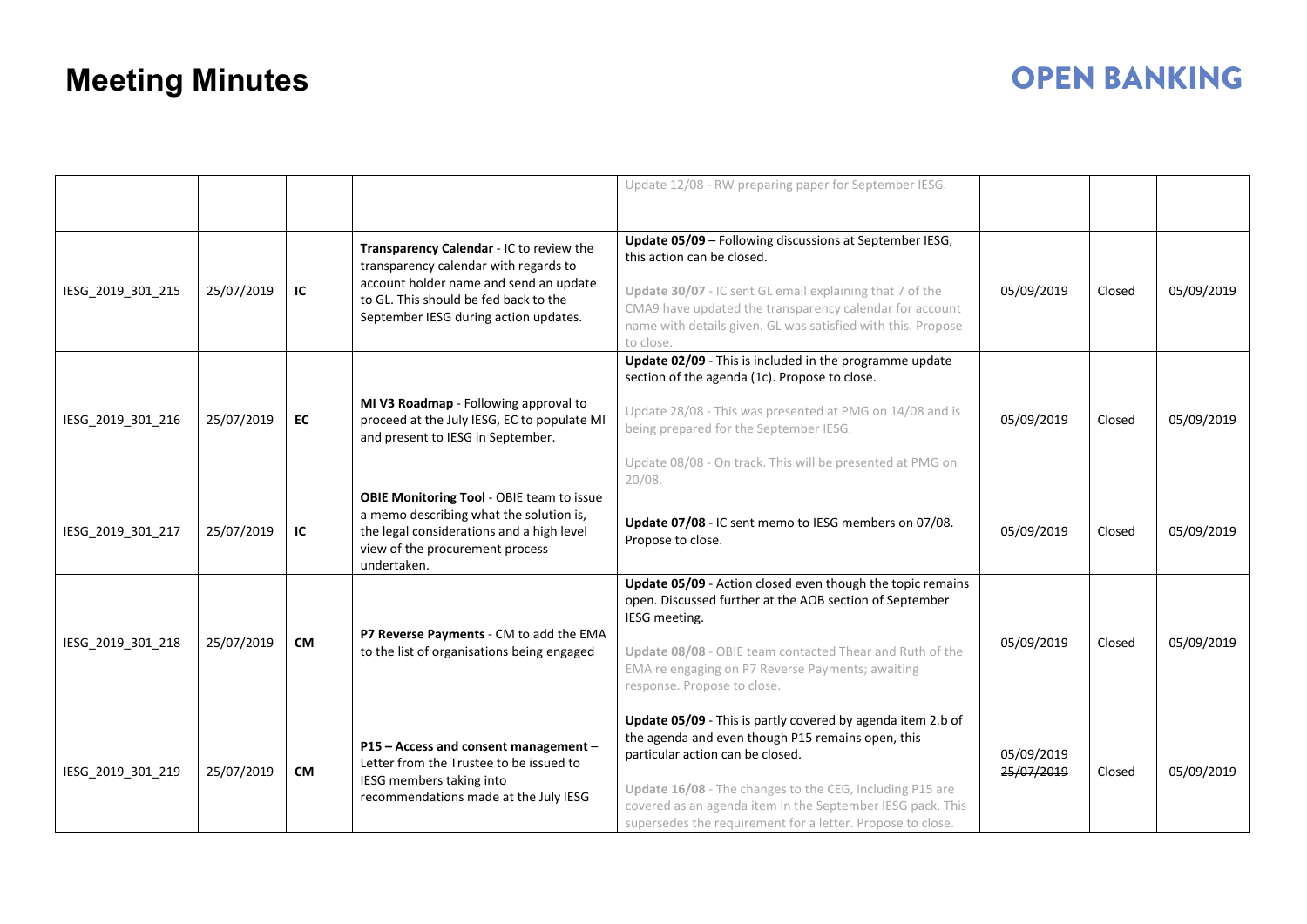|                   |            |            |                                                                                                                                                                                                                                | Update 01/08 - CM advised that minor changes to the CEG<br>have been proposed and this is going through consultation.<br>This letter will go out wc 12/08 to allow time to close<br>consultation and collate feedback.                                                                                                                                                                                                                                                                                                                                                                                                              |            |        |            |
|-------------------|------------|------------|--------------------------------------------------------------------------------------------------------------------------------------------------------------------------------------------------------------------------------|-------------------------------------------------------------------------------------------------------------------------------------------------------------------------------------------------------------------------------------------------------------------------------------------------------------------------------------------------------------------------------------------------------------------------------------------------------------------------------------------------------------------------------------------------------------------------------------------------------------------------------------|------------|--------|------------|
| IESG_2019_301_220 | 25/07/2019 | <b>MCh</b> | TPP Customer Experience and Operational<br>Guidelines - MCh to engage with ICO to<br>review reports written by the Behavioural<br>Insight Team to gather relevant<br>information towards the publication of the<br>guidelines. | Update 05/09 - Conference call with MCh, AA and SM had<br>taken place to ensure that from an ICO point of view, best<br>practice was being observed. Further meeting scheduled for<br>10 September 2019; this action is therefore completed and<br>can be closed.<br>Update 28/08 - Call with MCh / AA / SM to discuss ICO input<br>into TPP Guidelines. MCh to continue to work with the ICO<br>team on the Operational Guidelines and the Customer<br>Redress Mechanism. Propose to close.<br>Update 15/08 - A meeting has been scheduled for 28/08<br>between OBIE and ICO to take this engagement forward.<br>Propose to close. | 30/08/2019 | Closed | 05/09/2019 |
| IESG_2019_301_221 | 25/07/2019 | <b>MCh</b> | TPP Customer Experience and Operational<br>Guidelines - MCh to bring the content for<br>Wave 'A' to the September IESG.                                                                                                        | Update 05/09 - The Operational Guidelines presented at the<br>September IESG and the User Experience Guidelines would<br>be brought back to IESG in October 2019.<br>Update 28/08 - This is included in the agenda for the<br>September IESG. Propose to close.                                                                                                                                                                                                                                                                                                                                                                     | 05/09/2019 | Closed | 05/09/2019 |
| IESG_2019_301_222 | 25/07/2019 | EC         | <b>Customer Redress Mechanism - EC to have</b><br>an OBIE / ICO input meeting facilitated by<br>SM to map out the framework and<br>leverage what needs to be done.                                                             | Update 05/09 - This as covered in the conversation re<br>#220 above and that future iterations will take ICO<br>input into consideration.<br>Update 28/08 - Covered as part of action #220 above.<br>Propose to close.<br>Update 15/08 - A meeting has been scheduled for 28/08<br>between OBIE and ICO to take this engagement forward.<br>Propose to close.                                                                                                                                                                                                                                                                       | 30/08/2019 | Closed | 05/09/2019 |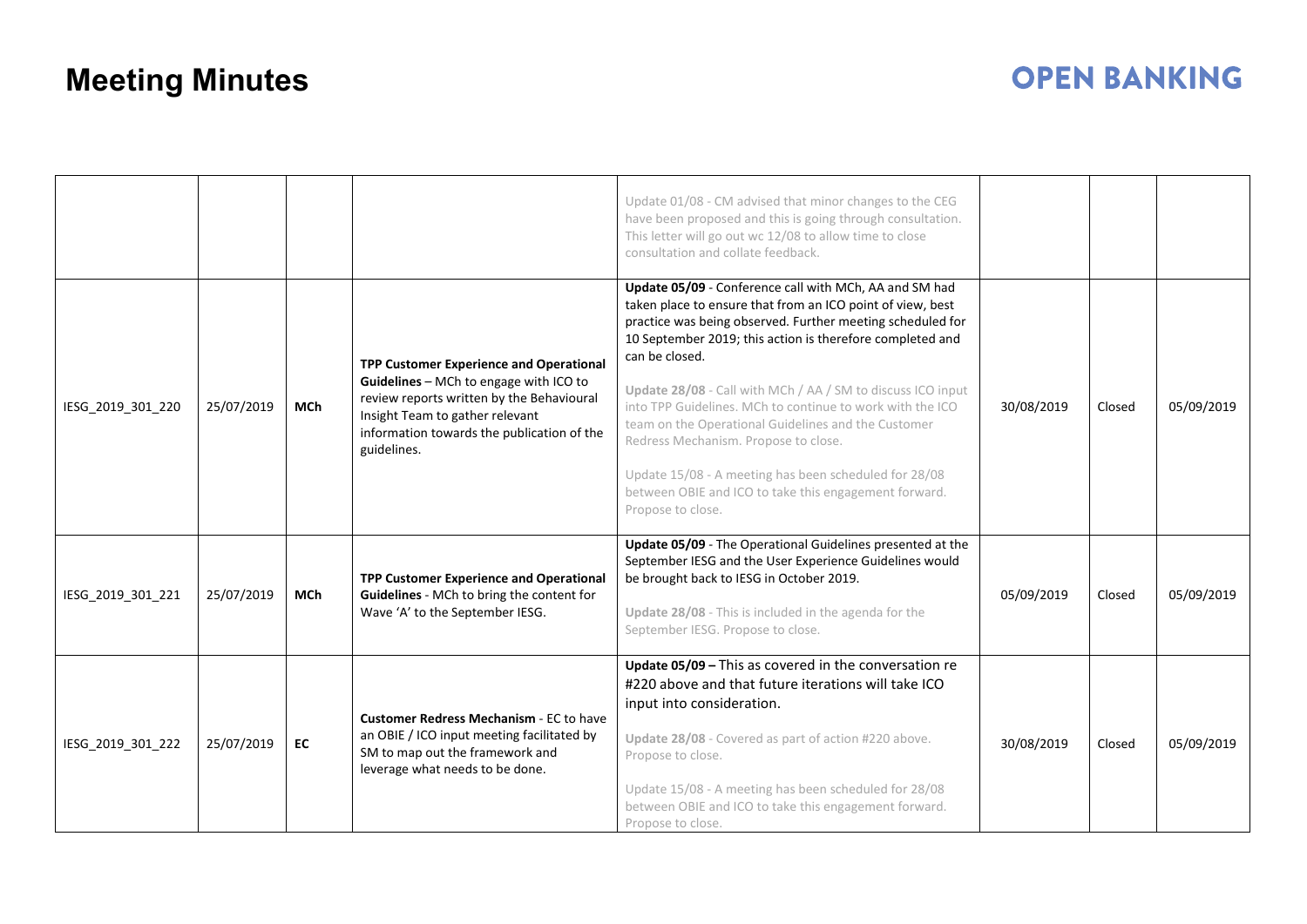## **OPEN BANKING**

#### **1.c PROGRAMME UPDATE**

#### *1.c.i OBIE STATUS REPORT*

- 1.17. **IG** introduced the programme update section, inviting EC to walk IESG members through, adding that the implementation of DMS is imminent and an update on this would be welcome. **IG** also stated that an update on the contractual negotiations with Pay.UK on Confirmation of Payee (CoP) would also be beneficial as it is taking up time within OBIE.
- 1.18. With regards to DMS, **EC** stated that on-going activities include industry testing with bespoke TPPs and some of the CMA9 which has been successful thus far. **EC** explained that the success is due to the fact that the internal UAT on the product was undertaken intensively and in parallel to the evolution of the product, there was good collaboration between OBIE and Resolver to ensure a high quality delivery. **EC** added that feedback on delivery transparency within the IESG audience would be welcome. **EC** explained that the intention is to make this available the weekend of 13 September 2019 and thereafter, it would be a phased implementation; the existing 1.5 DMS will not be switched off. **MC** enquired about any due diligence performed with regards to the third party provider solution particularly from a GDPR point of view, as the data stored would be exposed. **MC** asked if this is visible to the CMA9 / IESG members anywhere, stating that this is a stumbling block within Nationwide in considering the adoption of DMS. **EC** responded stating that there are two points to this:

1.18.1. GDPR – legal advice on the arrangements between the three parties who act as an agent was sought; and 1.18.2. In terms of due diligence, this will be shared.

#### *ACTION – IESG\_2019\_301\_223 - Programme Update – DMS – EC to share due diligence re third party suppliers with IESG members Due Date – 17 October 2019*

**IG** agreed that this is a good point, suggesting that it should be reconciled at PMG level. **MC** agreed that reviewing this at PMG seems right, however, in terms of migrating to the new DMS solution, the view has to be aligned and sufficient notice would be required. **IM** wanted to understand the relationship between a TPP and the Resolver platform, **IM** added that some organisations might approach this with trepidation. **EC** explained that the TPP will sign up to a licence which will be obtained from OBIE and then the underlying service will be utilised. **RH** asked if the contract could be shared, to which **EC** explained that as soon as participants sign up, some information would have to be shared. **IG** reiterated to IESG members that the conversations within the housekeeping section are limited to implementation, delivery and progress updates.

- 1.19. With regards to CoP, **EC** explained that the key principle of the arrangement with Pay.UK was a tripartite agreement - between OBIE and participants, between OBIE and Pay.UK and between Pay.UK and participants as follows:
	- 1.19.1. Phase 1 is for OBIE as the provider of the service any ASPSP enrolled within the OBIE ecosystem that wishes to deploy either the descending or acknowledgment response at CoP endpoints.
	- 1.19.2. Phase 2 is yet to go into build and expands this principle to CoP-only participants not ASPSPs and not within the OBIE ecosystem.

**EC** explained that the objective of the agreement is to ensure competition and capabilities across all parts of the service; negotiations with Pay.UK are on-going with a signed agreement imminent, which will enable the facilities to be deployed by those directed or any others both in a sandbox testing mode and in production. **SW** asked if phase 2 includes Jersey and Isle of Man. **EC** stated that as long as Pay.UK incorporates those entities as participants to the agreement, then there will be no objection from an OBIE point of view. **IG** raised a concern around the length of time it has taken to get an agreement, stating that the expectation is that an agreement would be concluded by the October IESG. **EC** agreed and stated as an additional point that from a cost perspective, phase 2 is funded by Pay.UK; there is therefore no requirement of the CMA9 under the order.

1.20. **FR** stated that it would be helpful to engage consumer representatives as it is not strictly an Open Banking requirement, to which **IG** responded that this could be covered under agenda item 2.d – *CRM / CoP Phase 1 – Impact on PISP Journey.*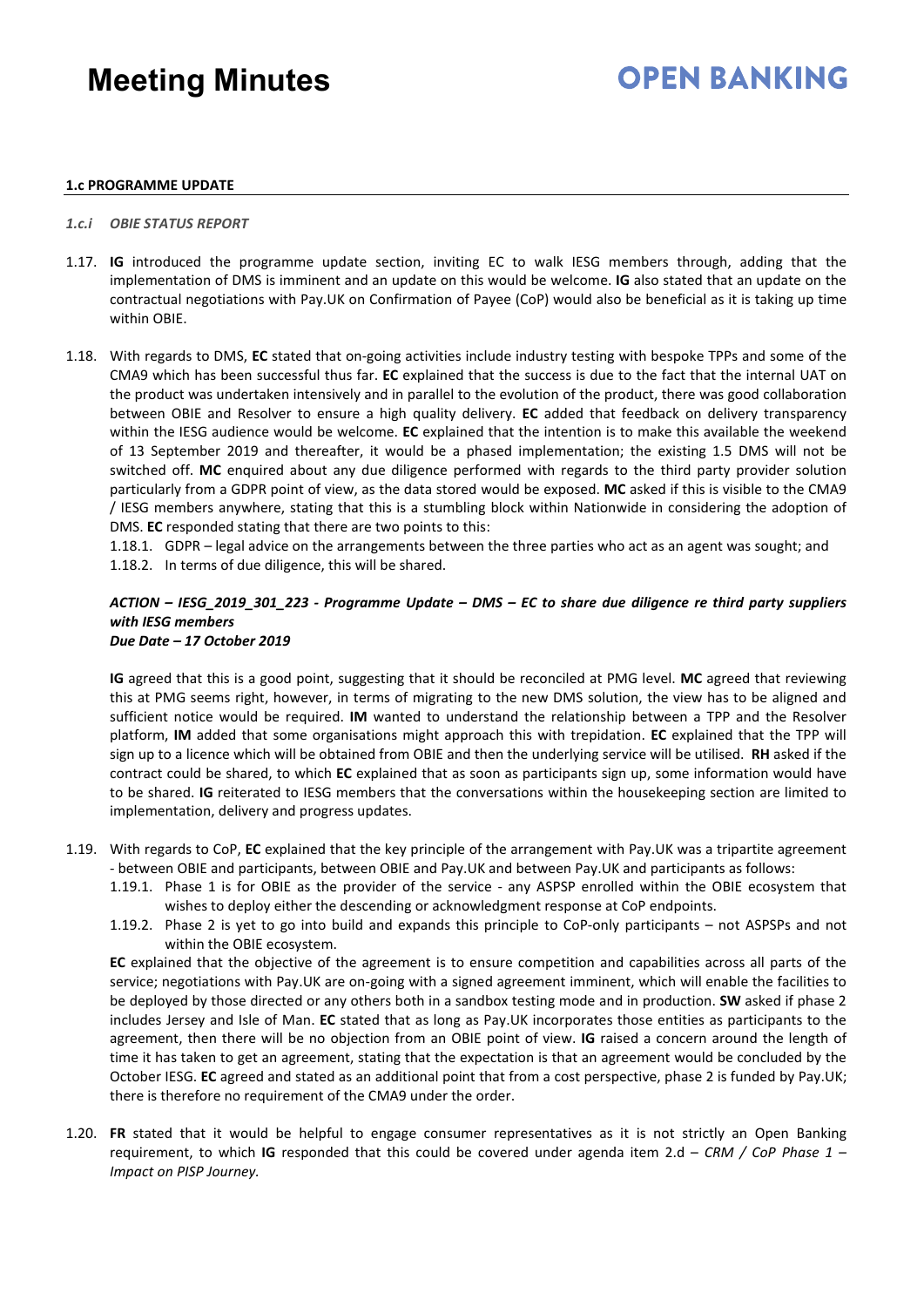1.21. **MCH** stated that it would be useful to capture a pictorial view of the status report in one place. **IG** asked to take this away as it might be an opportunity for a refresh. **IG** added that the two elements to consider are:

1.21.1. Mark a time when a comprehensive review of project status by way of an end of year update perhaps, or

**OPEN BANKING** 

1.21.2. There is a requirement to give an update (for example, post 14 September).

#### *ACTION - IESG\_2019\_301\_224 - Programme Update - IG to give a post implementation update on the status of Open Banking. Due Date – 17 October 2019*

- 1.22. **FR** asked if there would be an update on the formalisation of the VRP and sandbox protection framework (especially the consumer aspect), **EC** stated that that the framework was agreed and signed up to by all the parties in wave 1 of the sandbox testing. **IG** added that there will be another update from the VRP in an imminent IESG.
- 1.23. With regards to the CMA9 implementation, **IG** asked for highlights to be given by **EC**, followed by questions by the CMA9, if any. **EC** stated that at a macro level, the CMA9 have completed majority of deliveries, including App-to-App, some are new and going through live proving capabilities. Several of the CMA9 have yet to complete specific parts of the implementation, in particular around international payments and open batched delivery. In the context of the order and the ecosystem, **EC** stated that there is interest in that functionality but none that are ready to progress to implementation. **EC** stressed that while the OBIE is comfortable with that, the main focus needs to be on getting those deliveries over the line and completed. In respect of the red RAG status, **EC** referred to 3.1.2 (especially with regards to the comment by **MC** on P2 and P8), that there is aligned agreement for deliverables for P2, albeit with some un-finalised points around the actual implementation time across each of the CMA9. With regards to P8, **EC** stated that there are some points around the implementation among the CMA9 that need to be clarified, perhaps by way of a detailed workshop to enable the CMA9 to confirm their delivery dates.
- 1.24. **MC** stated that Nationwide's view with regards to P2 and P8 is that it is still unclear what value these would add, and in certain areas, they are in conflict with PSD2 regulation. **MC** wanted to know if these points would be addressed in the upcoming Heads of Retail (HoR) Meeting scheduled to take place on 11 September 2019, or whether these points would be picked up at the bilaterals, adding that before this goes to technical build, it would be useful to get some clarity. **EC** stated that this could be picked up at the bilaterals.
- 1.25. With regards to both P2 and P8, **IG** affirmed his confidence in the fact that this went through all the appropriate and normal channels to arrive at a list of what needs to be built, and how. **IG** added that a Trustee letter was sent out on 24 July 2019 and if there were concerns, would have expected a written response. **IG** stated that as this was a direct request from the Trustee to the CMA9, it is disappointing to be hearing about it at IESG. **IG** added that it would be an inappropriate agenda item at the HoR meeting because it is too technical. **MC** stated that a HoR letter was written to the Trustee, with a one to one meeting being scheduled. **IG** stated that no letter from the Nationwide HoR has not been received. **CM** explained with regards to P2, that there is a subtlety and that the Trustee letter talks about implementing a specific functionality, which has a lot of elements to it; TPPs and ASPSPs have questioned exactly which elements of the technical functionality are required to be implemented. **CM** added that this has been brought to the attention of TDA to attach a definition to what is required. **IG** stated that if the principle of whether P2 is of value to customers and within the remit of the Order is being called into question, then that should be addressed by way of a letter to the Trustee. **MC** explained that this is not being raised in detail at this forum, but by way of a reason for the non-commitment to delivery plan. **SW** asked what the workshop on P8 will cover in light of 14 September deadline looming. **EC** explained that the workshop will cover detailed conversation about the implementation aspects of P8 as this does not support the September delivery. HP stated that HSBC will not be contesting the principle of P8, but trying to ensure that it aligns with improving customer experience. HP added that this is the lower level customer experience journey that needs to be agreed on in order to move on to what the design process should be. **SW** asked to catch up with HP after the meeting. **FR** asked if a consumer representative could attend the P8 workshop, **EC** agreed.

*ACTION - IESG\_2019\_301\_225 - Programme Update - P8 workshop to be organised to clarify points on implementation. Due Date – 17 October 2019*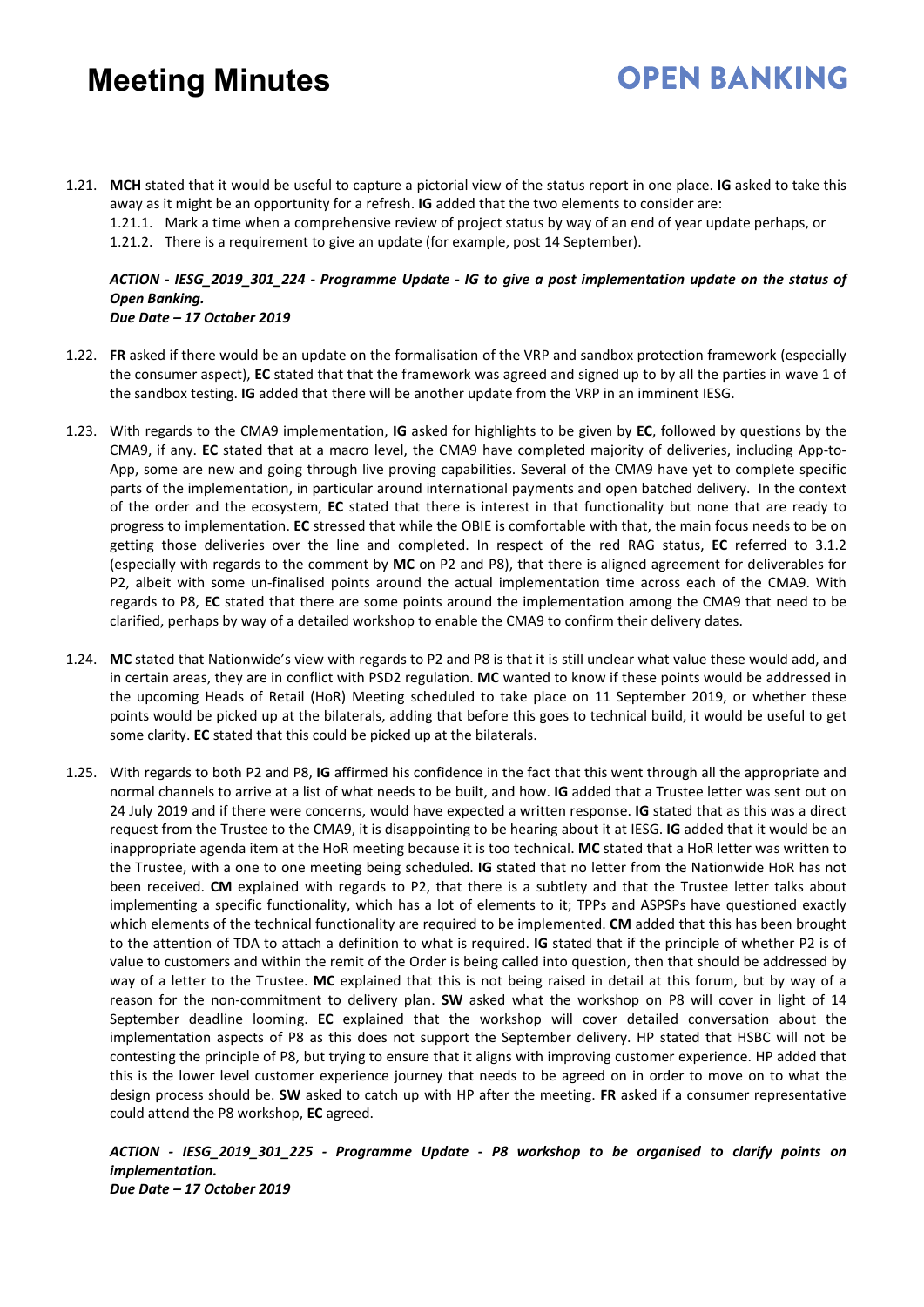- 1.26. **EC** referred IESG members to the red RAG status recorded at the bottom of slide 31, explaining that it is largely because of the Cater Allen delayed implementation; they have been undergoing a major platforming which was a prerequisite to the deployment of capabilities for Open Banking. The customer migrations should conclude towards the end of September / early October 2019. **EMD** stated that the implementations are dependent on migration of core banking and this is the key element that will enable the Open Banking systems to deliver.
- 1.27. **IC** added that there are four banks under directions, with one released from the last IESG in July.
- 1.28. **IG** introduced the next section relating to the MI, stating that the traffic continues to grow (up 20%), showing good progress. **IG** added that additional MI has been incorporated from slide 49 onwards, adding that PMG has seen the MI, and even though it has not completely settled down, it is making good progress. **IG** explained that the information contained within this section includes the number of TPPs working with individual banks (120), information on the number of payments made, which is still small in comparison to AIS but that this is set to change. **IG** informed IESG members that these statistics would not be published on the website as it makes sense to be confident in the numbers first. **SW** asked if PSU numbers would not usually be provided. **EC** stated that some PSU numbers are usually provided, however, this is not at the same level. **SW** and **EC** agreed to pick up bilaterally.
- 1.29. **IG** moved the agenda on to the authentication efficacy metrics on slide 52, explaining that it shows the proportion of customers who start on a redirect journey and return successfully back to the bank. **IG** added that the banks have provided the information and the team are going through a reconciliation process, after which the numbers will be refined. Broadly speaking, **IG** stated that the conversion / success rates are low and the MI provided by the banks show what implementations (good or bad) look like, adding that the Office of the Trustee will continue to review.
- 1.30. **RR** asked if 'authentication failed' is due to a technical fault, stating that if a CoP tries twice and for example, cannot remember the detail and does not get through what the label would be. **EC** stated that it would 'abandoned'. **RR** suggested that 'failed' means a technical failure within the API. **EMB** disagreed on the grounds that there is evidence to suggest that TPPs call to test that the interface is up and running, and these amounts to thousands of calls in a day. **EMB** suggested that the figures need to be matured to understand the source of these metrics so that they can be confirmed as correct. **IG** acknowledged this as an important caveat, but one of the benefits of the analysis shows a decent amount of traffic that is not polling. **IM** agreed with **EMB**'s analysis, stating that if there is consistent polling across all of the CMA9 from the TPPs, this will have an effect on the banks, and the smaller the bank, the more the polling. **EC** explained that the figures for the authentication need to be looked at alongside the PSU adoption and the volume metrics. **TS** stated that he could not reconcile with the data on slide 50 which shows 100% success rate of PIS transactions, to which **EC** explained that the payments process slide is about successful payments as opposed to multiple API calls.
- 1.31. With regards to API volume growth, **EC** stated that thus far, growth has been steady and coming into September 2019, a number of TPPS are expected to be looking for data which are not obligatory; this will drive failure rates short term whilst TPPs get used to the implementation.
- 1.32. **FR** wondered if **HP** would like to discuss why the 'abandoned' numbers are so high across the HSBC brands and a lot less for **RR**'s LBG figures – why are some calls being abandoned and not others? **HP** stated in the case of M & S, Appto-App is not yet live, therefore, polling vastly outweighs real customer flows and there is no feedback to suggest there is a problem, adding that the business customers MI seems to be online desk sessions, App-to-App does not apply and yet, the success rate is higher, therefore, the MI does not match logic. **HP** explained that it is hard to get into the data and not really been a top priority but needs to be understood. **MC** stated that this will vary from one organisation to another. With Nationwide, **MC** explained that half of the failures are down to either polling or a known issue between Nationwide and RBS. **RR** did not have much else to add, stating that it is a black box, some information on this could be provided before the next IESG.
- 1.33. **IG** stated that this is helpful information for the bilaterals; the huge disparity cannot be explained by size as there are some small entities, but it is a good place to start. **IG** added that it would be good to note the correlation with compliance with the CEG. **FR** stated that in due course it would be helpful to get TPPs to give a view on their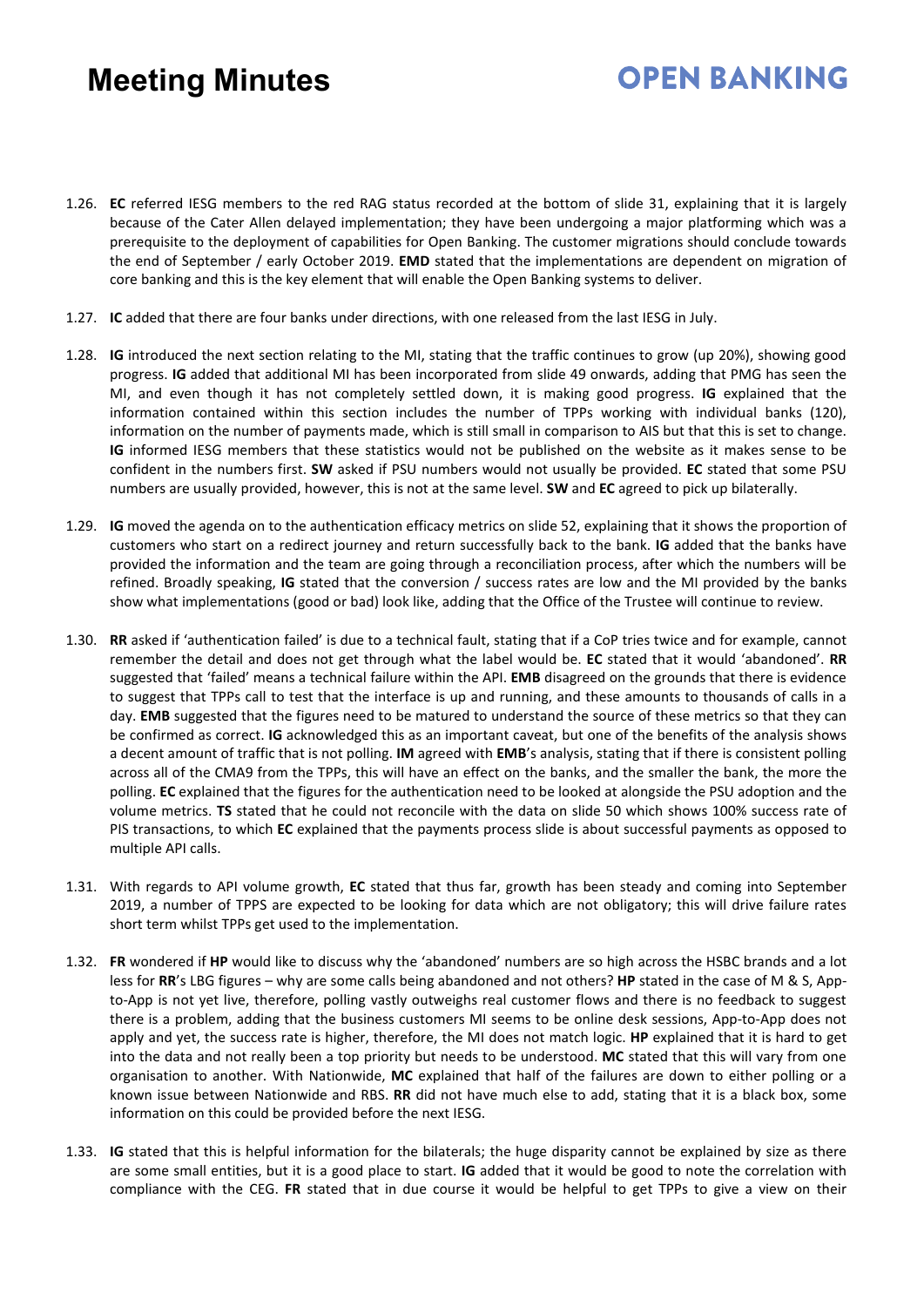### **OPEN BANKING**

experiences and whether these marry across. **IG** stated that this information is proprietary to the TPPS and therefore not contained in the pack, however, the rankings are similar.

- 1.34. **SW** asked if this could be cross referenced to the JIRA tickets because the issue being worked on between RBS and Nationwide is a service ticket, therefore there should be service tickets where TPPS have got either a problem with using the APIs or the authentication. **IG** stated that this correlation would be helpful, however, the one ticket could account for the problem. **FR** stated that this would correlate to technical failures, but not to account for the PSU abandonments. **IG** stated that if the process does not work for technical reasons, the customer would abandon it. **IG** suggested that further questions on definitions of JIRA tickets should be taken offline and directed to **EC**. **IG** agreed that the definitions of the JIRA tickets should be crisper and clearer and the caveats better understood.
- 1.35. **IG** stated that the funnels continue to look strong with almost 300 TPPs in the process of applying to come into the ecosystem, 120 active, 75 non-CMA9 ASPSPs that are applying to come into the ecosystem, 44 have signed up to terms and conditions and so are active in the directory with commitments made to the OBIE. **EC** added that the focus (with regards to non-CMA9 participants) is starting to shift from a direct relationship to using technical service providers. There are a lot of small institutions and the aim is to ensure that they get to the ecosystem in the most effective way. With regards to technical service providers and consent dashboards, **RR** stated that what is happening is that the same TPP is appearing multiple times on the consent dashboard and asked whether the ecosystem and IESG have the desire to put a bit more transparency at the back end of the ASPSP dashboard. **EC** clarified, stating that there are three types:
	- 1.35.1. Those that are helping the ASPSPs service their APIs.
	- 1.35.2. Those that are entirely focussed on the consumers and the TPPs interacting with the consumers; and
	- 1.35.3. Those that are sitting across ASPSPs and TPPs.

**EC** explained that **RR**s comments relate to TPPs that are either consuming regulated actors or where they are coming in as unregulated entities - the TPP is regulated and as such is acting across a broad spectrum of businesses. **EC** added that while not going back into onward provisioning, that level of transparency should be considered. **IG** suggested addressing this in AOB or a topic at the next IESG in October 2019. **EMB** stated that Santander is seeing situations whereby TSPs coming into the ecosystem are not working according to onward provisioning best practises – this is important because TSPs will be working with TPPs and visibility of consent would be lost. **IG** stated that the intention of the CMA9 is for the ecosystem of ASPSPs to grow outside of the CMA9 and the OBIE has supported this approach. However, this strategy is in the world of diminishing returns because the non CMA9 participants are small entities without the financial and time bandwidth required and therefore, they find other technically able parties to do the plumbing for them. **IG** explained that the strategy being explored is to invest time instead on a small number of larger players, empower them to speak to other participants; consequently, terms and conditions would need to be modified to accommodate the new message.

- 1.36. **IM** explained that when onward provisioning was being defined, the standards were there to accommodate the right interpretations; schemer allows the provision of the right annotations as interpreted by the TPPs and ASPSPs. The difficulty is that the FCA made clarifications on an outline of the TSP model where a TSP can provide their services outside of the perimeter of the regulation. **IM** was of the view that the capability to provide the correct information exists, but seems to be a misinterpretation at the moment. **FR** added that a Consumer Consent Roundtable is being organised on 12 September 2019, onward sharing is scheduled as an agenda item and IESG members are welcome to attend.
- 1.37. **IG** mentioned the social media analytics, stating that it benefits from the Fingleton / ODI Report which came out within the same time period as the analytics was pulled, adding that the report was very well received and some of this impact has come through in the social media numbers.

#### **2.a READ / WRITE API SPECIFICATION v3.1.3**

2.1. **IG** introduced the paper, stating that these are updates to the Read / Write Specification v3.1.3, a lot of which are outcomes of approved change requests. **IG** stated that these have been through full discussions and obtained sign off at PMG and TDA, and are subsequently presented at IESG for final approval.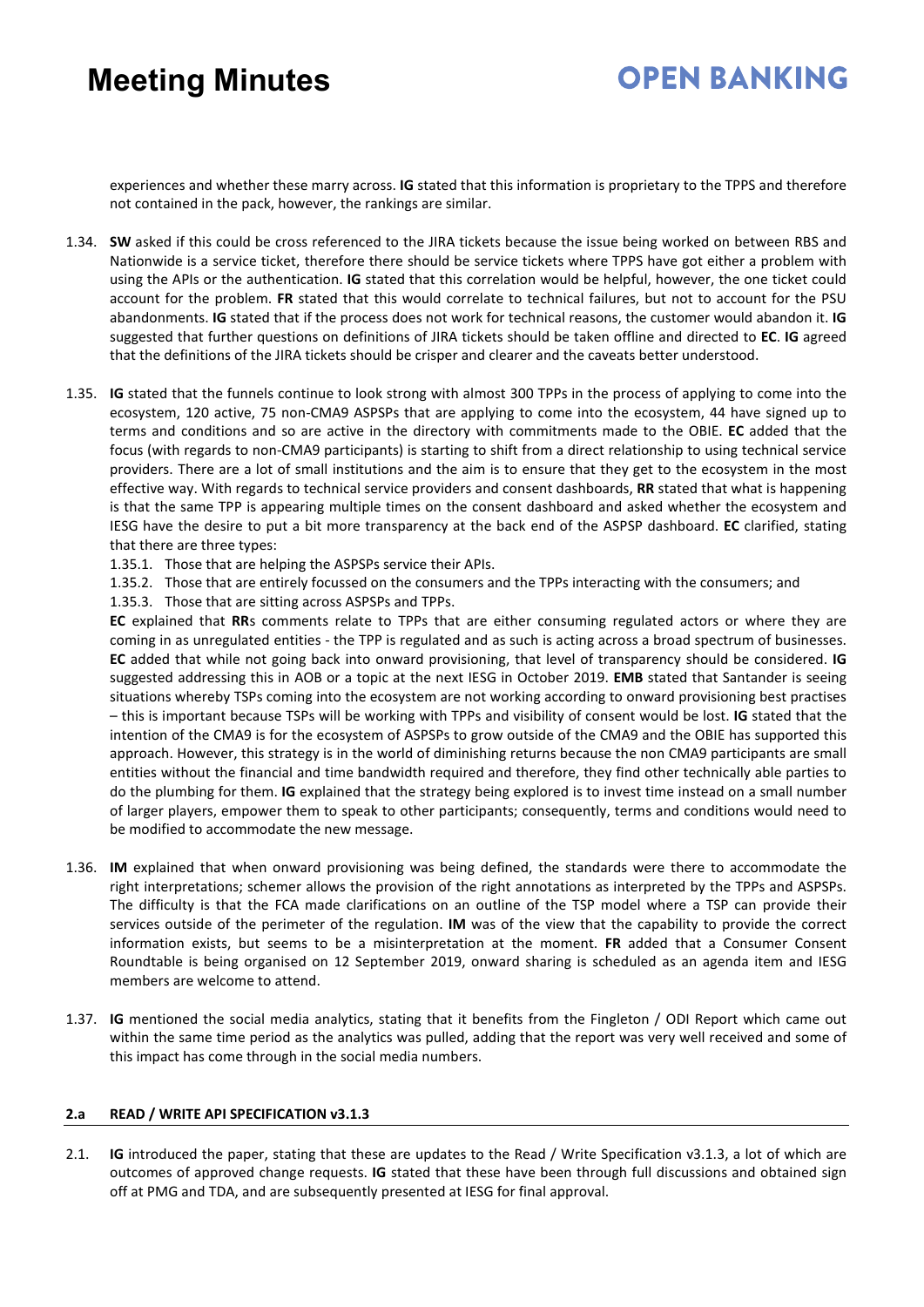- 2.2. **CM** added that this was approved unanimously at TDA with the caveat that these are optional / conditional enhancements, and therefore not mandatory for any ASPSP or CMA9.
- 2.3. **IG** stated that there was no reason not to approve this paper. **IG** approved the paper.

*APPROVAL IESG\_APR\_LOG\_052 - The Trustee approved the publication of the Read/Write API Specifications v3.1.3 - optional / conditional enhancements including remediation of a number of known issues in v3.1.2 and 4 approved change requests.*

**OPEN BANKING** 

#### **2.b CUSTOMER EXPERIENCE GUIDELINES v3.1.3**

- 2.4. **IG** introduced the next agenda item an update to the Customer Experience Guidelines, stating that this relates to one of the actions that came out of the P15 discussions.
- 2.5. **CM** explained that there are 2 main groups of changes.
	- 2.5.1. The action arising out of P15 discussions making a presentation of data access and consent details to include mobile channels. **CM** stated that there still minor updates in progress.
	- 2.5.2. There are other change requests and guidance that are being included a minor update to address compliance to High Cost Credit (HCC) regulations – changes to balance displays on ASPSP domain and 'available balance' changed to 'balance'.
- 2.6. **IM** stated that it would be useful to understand the launch pattern for any changes to the use of the overdraft balances and the way people interpret these through the transparency calendar mechanisms. **CM** explained that what is being discussed in this paper is balance displayed to a customer in the ASPSP domain and its compliance with the HCC regulations. **CM** added that there is a separate action with a current survey underway which is trying to understand what ASPSPs currently do in the API channel and what they are planning to change (if anything) regarding credit line. **CM** stressed that this is separate to the CEG, but needs to be managed carefully. **CM** implored IESG members, including the firms and ASPSPs they represent to respond to this survey. **EC** added that the key point is that changes need to be communicated to TPPs in a timely fashion; these responses then need to be articulated in the transparency calendar to ensure that all can see the changes that are being made to payloads.
- 2.7. On the grounds that this paper has gone through all the appropriate governance, including consultation and procedures required, **IG** approved this paper.
- 2.8. **FR** raised a concern regarding access is to be deleted for the customer. **FR** was concerned about some of the dialogue that has happened in order to bring about this change – TPPs suggested that when someone revokes their consent to the TPP, there should be a delay between the revocation of consent and the firm calling on the delete endpoint so that they are able to contact the consumer to ensure that they definitely want to revoke their consent before the delete endpoint was called. **FR** explained that the CEG states that the delivery end point should be called as soon as it is practically possible, but it is not immediately, stating that the preferred term would be 'called immediately' and that firms do the leg work before consent. **FR** explained that there is potential for some wriggle room between consent being revoked and the delete endpoint being called which creates some risk.
- 2.9. **CM** stated that there is an obligation on the TPP to act if a customer wants to remove consent, but this has to be done as soon as is practically possible. There are technical reasons why it cannot always be done immediately, which is what this is trying to cover. There is no legal reason for requiring an immediate deletion of access; hence it should be done as soon as it is practically possible. **CM** explained further that while the process is evolving, the aim is to get TPPs to act in a consistent manner; explaining also that this process has gone through quite a few iterations. **IG** stated that on the basis that there is not a lot the OBIE can do to mandate the TPP to recognise anything that is written in the CEG, the wording is ok because if they cannot comply with what is written down (i.e. for example, 'immediate'), then it becomes difficult. **FR** stated that it would be helpful to know the specific technical examples, and if there might be any more; if there are gaps, these should be addressed to avoid gaps in legislation in future. FR insisted that the room for manoeuvre creates risk. **IG** stated that this point needs to be made directly to the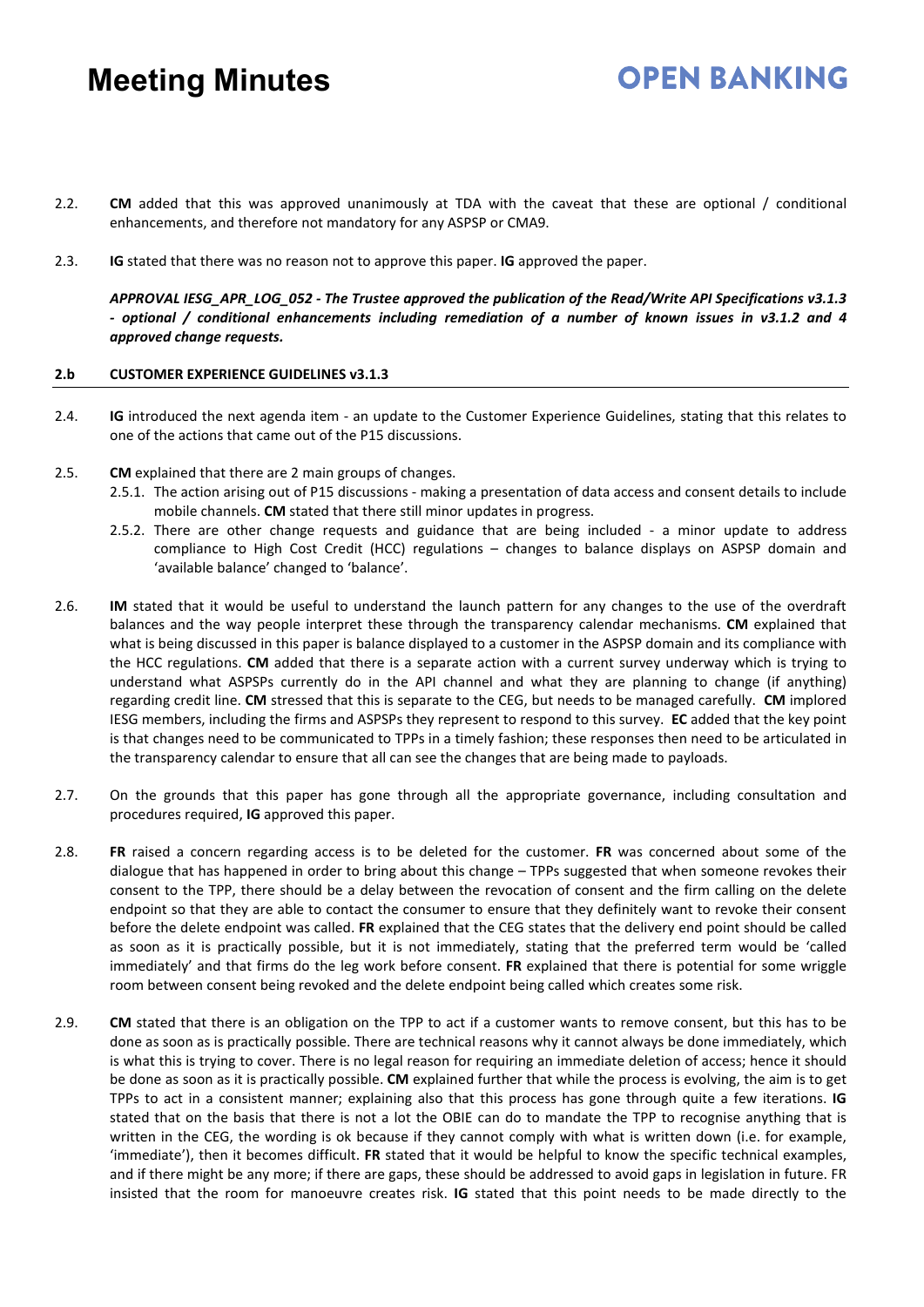# **OPEN RANKING**

regulators, and also suggested that this could be covered in the Consumer Consent Roundtable on 12 September 2019.

- 2.10. In terms of withdrawing consent, **SM** explained that from a regulatory / GDPR point of view, the ability to withdraw consent process has to be as seamless as the mechanism for gaining consent. The guidelines cover that adequately as GDPR is not explicit on wording. **SM** appreciated **FR**'s concerns about tricks and loopholes; however, the requirement is clarity that the process is practical.
- 2.11. **IM** stated that the terms of immediacy are very difficult not only because the endpoint may not be called when it should be, but there is an entire process at the ASPSP to interpret and effect this, therefore, there may be a lag even though that information has been broadcast. **FR** stated that the concern was that some firms wanted to contact consumers after the consumer had revoked consent and before the firm had notified the ASPSP to revoke access so the firm could ask the consumer to confirm verbally that they definitely wanted to revoke the consent. In terms of the time lag, **FR** stated that it would be ideal for this to be real time, but there is a delay to the endpoint and this will have to do. **IM** stated that this needs to be considered from the point of view of the TPP - under the auspices of GDPR and consent revocation on the TPP, would that firm be contacting a consumer and potentially gathering consent again through conversation? The ASP angle is a bit of a red herring. **FR** confirmed that was the concern and it should not be allowed. Firms should ensure they inform the consumer appropriately of the impact of revoking consent before the consumer confirmed revocation
- 2.12. **IG** stated that this sits within the risk category that needs to be focussed on, however, the language chosen carefully by the OBIE team is appropriate, adding that there will be further iterations over time.
- 2.13. **RH** stated that in CEG 3.1.3, there are mandatory elements (HCC) and some of that relates to the 3.1.3 release. In terms of implementation timelines, **RH** wanted to know if they would all be released at the same time. **IG** stated that 3.1.3 surfaces in bilateral agendas and could be covered there.
- 2.14. **IG** thanked IESG members for contributions to discussions on this topic and asked the secretariat to minute this paper as approved.

*APPROVAL - IESG\_APR\_LOG\_053 - Customer Experience Guidelines v3.1.3 - Guidelines updated to incorporate changes in line with v3.1.3 of the API Specifications as well as providing clarifications that have been requested by industry stakeholders.*

#### **2.c PSU DEFINITIONS**

- 2.15. **IG** introduced this paper, stating that a lot of work time and effort went into creating the V3 MI and the PSU numbers are incredibly helpful but do not tell the whole story largely because they provide insight into the depth of use but not intensity of use. **IG** stated that the Office of the Trustee, under IC's leadership prepared this memo that has been circulated to PMG and DWG, the principles of measuring this information was accepted, especially as it shows the CMA Order is being adhered to, but there is work required involved in implementation.
- 2.16. **IG** explained that the team are requesting feedback from IESG on this document; written feedback would be accepted up to 20 September 2019. **IG** added that it would need to go through impact assessment on implementation as a group as well as on individual levels. **IG** stated that a few comments would be taken as part of the discussion on this paper, however, the main request is that feedback should be addressed in writing at IESG level. **IG** added that impact assessment would be at PMG level.
- 2.17. **RH** stated that this is a complicated piece of work, and so to set expectations, delivering MI as an organisation on a system that was not built to deliver this will be hard, especially in terms of sustainability. **RH** stated that it is not in the AIB plans. **IG** responded by stating that the bank will not be monitoring this MI, adding that this is why an impact assessment is being planned.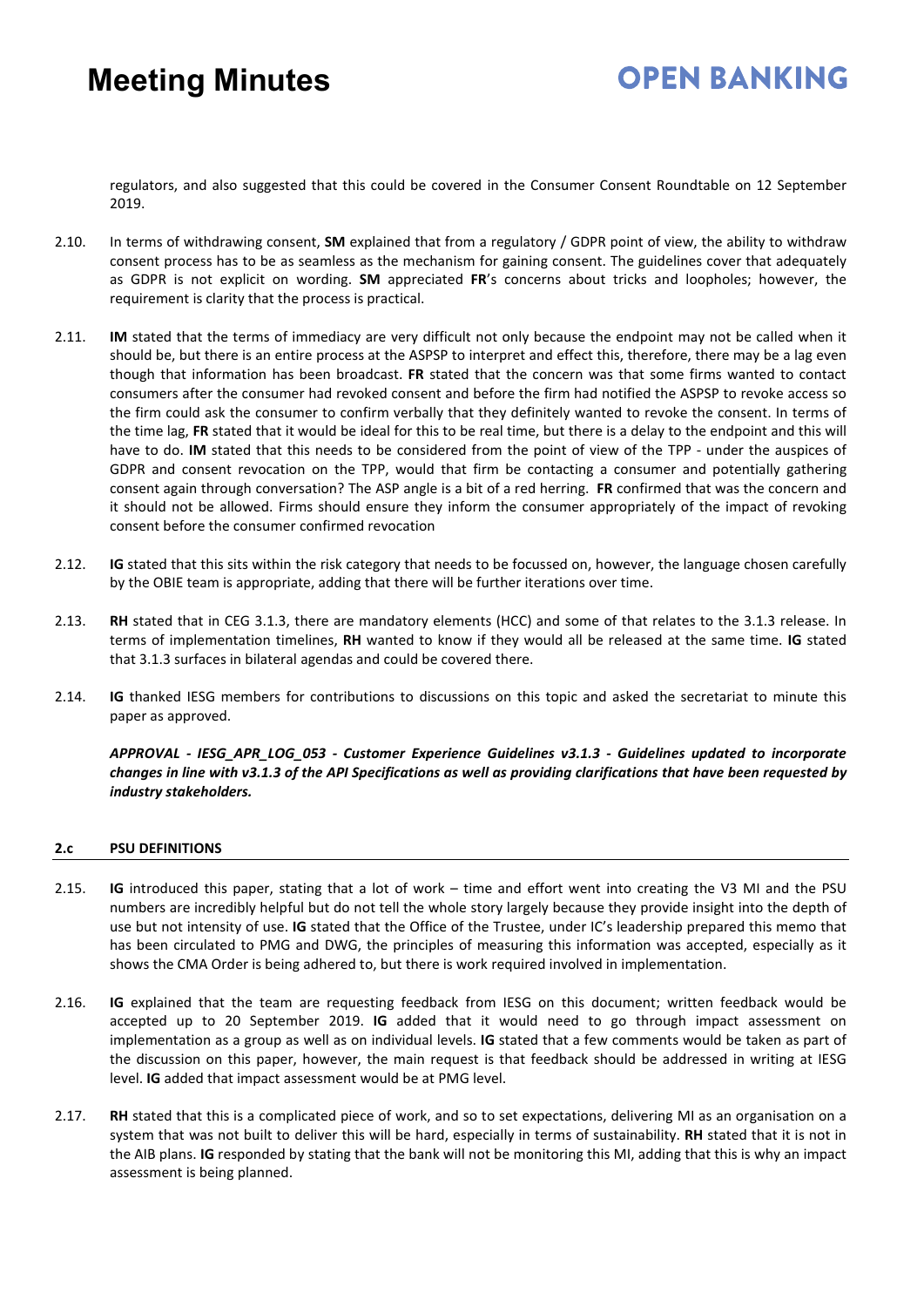2.18. **IG** asked if the CMA9 would be writing back with feedback. **CA** stated that she will write in as there are more thoughts as to what can be built out of this than concerns. **IG** stated that through the impact assessment, it could turn out that the detail is more or less granular depending on the results.

**OPEN RANKING** 

- 2.19. **IG** stated that feedback would be welcome and that when the impact assessment is being done; the request is that it should be done at a decent level of detail. There will be questions as to difficulty, identifying any quick wins, etc.
- 2.20. **HP** asked where the feedback should be directed. **IG** stated that there are two strands to this.
	- 2.20.1. High level principles should feedback to the Office of the Trustee (effectively an IESG strand) to enable non CMA9 involvement.
	- 2.20.2. The impact assessment will be through PMG.
- 2.21. **RH** asked if this will route through PMG or TDA, to which **IG** stated that the OBIE team will communicate this information. **EC** commented that it would be a bit of both forums. **SW** agreed with this approach as the elements involved sit within the remit of both forums.

#### **2.d CRM / CoP PHASE 1 – IMPACT ON PISP JOURNEY**

- 2.22. **IG** introduced this paper stating that this is not anything OBIE is doing to support Pay.UK in the delivery of the Confirmation of Payee, but everything to do with the actual PISP journey itself and the impact that Contingent Reimbursement Model (CRM) and Confirmation of Payee (CoP) could have on the PISP journey in future. **IG** explained that when CRM and CoP were envisaged and various codes had been created, the PISP journeys were not considered. **IG** added that it is crucial, especially in light of conversion rates of customers not to go back to take friction from the authentication journeys for PISP. **IG** broke down the teams actions, twofold:
	- 2.22.1. Talking to Pay.UK to understand how CoP can be delivered in the PISP journeys; and
	- 2.22.2. Talking to other bodies about how CRM can be now be specifically addressed in the PISP journeys.
- 2.23. **IG** went on to explain that the team have produced an addendum, which at high level, is an update on recent conversations with the CMA9, CoP phase 1 and specific milestones as to the scope and timeframe for completion. With regards to the addendum, **IG** explained that this was produced last minute because there were some moving parts which only just concluded.
- 2.24. **CM** took over, explaining with regards to timescale and delivery, that there is an OBIE / Pay.UK workshop running with Pay.UK on 19 September 2019, invitations to the usual stakeholders in the ecosystem are due to go out on 06 September 2019. The intention of the workshop is to define CoP, including scope to bridge the knowledge gap across the PISPs who are about to come into the ecosystem and/or merchants who have vested interests.
- 2.25. **CM** added that this will also be looking at potential solutions. **CM** explained that friction is a good thing if it is informative, but if it is in the wrong place, it creates a bad user experience; there are different models depending on the type of payment. One of the challenges is that if CoP is introduced at a post authentication place, then this creates a problem because if customer needs to change the payment order, they cannot and need to cancel, this creates a bad user experience. For this reason, **CM** explained that it might make sense for PISPs to manage the entire experience.
- 2.26. **CM** explained further that in parallel, the team will be looking at a better understanding of how CRM can work in a PISP journey. By 23 December 2019, V3.1.4 of the API specification and Customer Experience Guidelines will be published to include propositions and standards that cover CoP and CRM in PISP journeys. At the moment this is a gap and there are significant concerns about friction happening in the wrong place and causing damage.
- 2.27. With regards to implementation, **CM** stated that this is still TBC because there is no view as yet and dates need to be decided in conjunction with Pay.UK.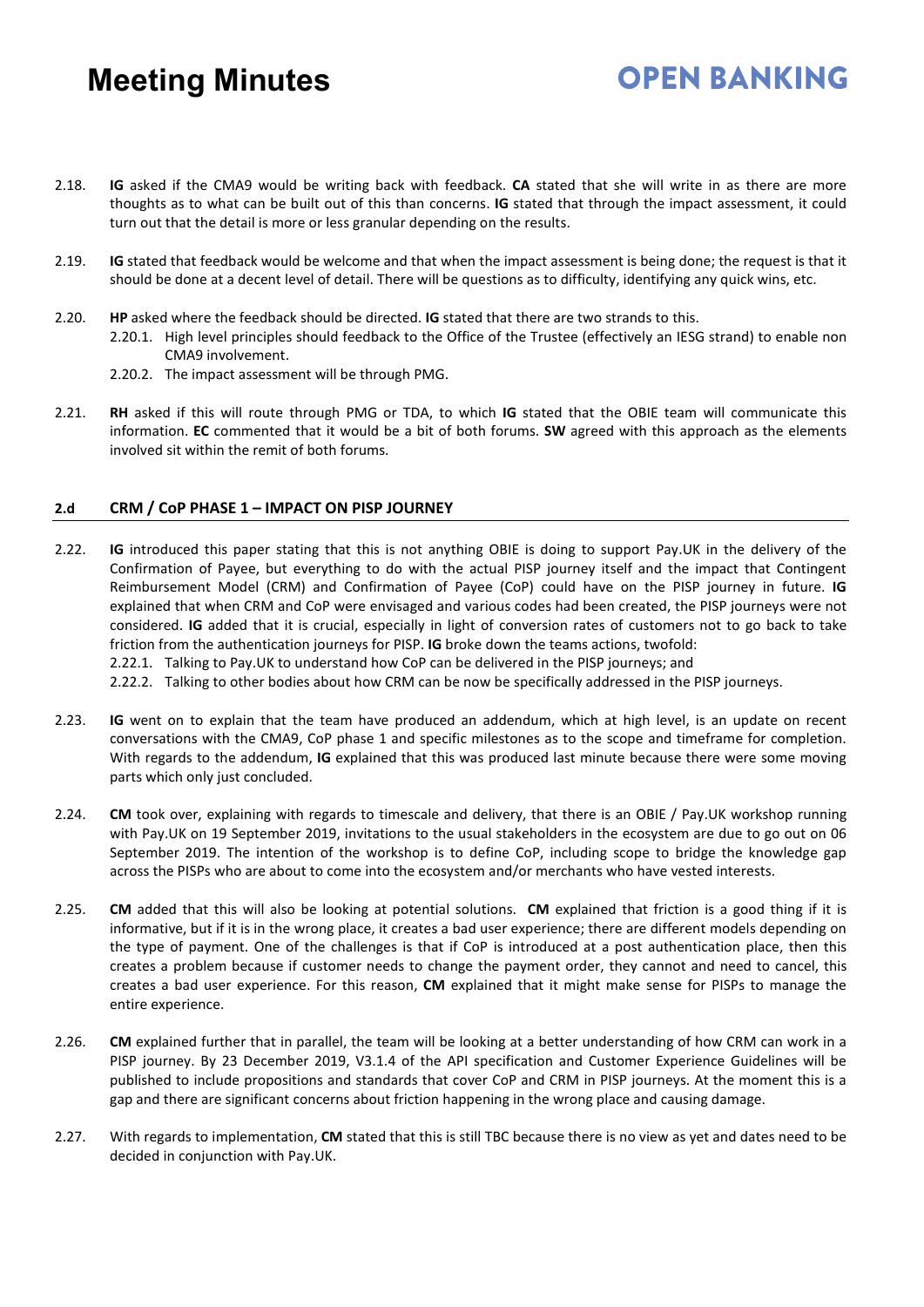# **OPEN BANKING**

- 2.28. **TS** asked if CRM is applied to PISPs, and whether the discussion has been concluded elsewhere or if this is this just about CRM for ASPSPs. **IG** summarised this by stating that CRM needs to be applied by ASPSPs, there is no mention in the CRM code on what to do as an ASPSP when it is a PISP that has approached. **TS** stated that a PISP cannot be regarded in the same way as an ASPSP as one of them knows a customer and has history of transactions and the other one deals with customers on a one off one basis with no visibility of what they have done in the past. **HP** echoed **TS**'s comments, stating that on principle, there should be no reason why CoP should not be applied to a PISP, otherwise there is a risk that fraudsters will move to the Open Banking channel to evade the CoP control that is in the direct channel. In particular for the ecommerce journey, **HP** stated that because the PISP knows the legal name of the merchant and their account number, there is no need to run CoP checks. As this does not have to be applied till March 2020, there is enough time to create a slick and well controlled customer journey for the CEG. **EMB** confirmed that fraud attempts in Open Banking have already been made in Santander, and the point is that this is a new channel and fraudsters will explore for opportunities; it would be good to identify a positive friction so that customers and PSUs will be safe.
- 2.29. **FR** stated that the CRM code was heavily debated between consumer and industry representatives; the debate particularly circled around what the customers' requisite level of care is and what could be expected from a consumer. **FR** added that the only area where there is concern is in an ecommerce journey where the CoP effectively says there is a mismatch between the merchant and account number and it will fall to the consumer to accept or reject and accept liability if it goes wrong. **HP** stated that the PISP knows the name of account number, **FR** explained that where the PISP has failed to do due diligence on that merchant or has got it wrong, the consumer will bear the risk; the only gap is the lack of requirement on the PISP to do more robust due diligence on the merchant. **CM** stated that this only applies in certain PISP models. **FR** explained that the process needs to ensure that the journeys do not put unfair responsibility on the consumer so they do not bear more risk than is reasonable to expect of them.
- 2.30. **TS** stated that in the unusual niche use case where they are not identifying the merchant correctly, the PISPs would want to correct that. **FR** explained that in the meantime, it would be the consumer who has borne the risk.
- 2.31. **IG** stated that the intent is not to solve the problem at this IESG meeting; however, the discussions demonstrate that this is on the right track**. IG** added that the ASPSPs and PISPs cannot be left to their own devices, neither can customer protection be sacrificed or fraud allowed to creep in, but a lot of friction can be counterproductive. **IG** added that representation around the table would be ideal for the workshop. **IG** stated that the timeline seems ambitious given that elements of this are contentious and wanted to understand the mechanism for going back to PSR, LSB, Pay.UK and FCA to ensure that once OBIE has completed work as a consultative body within the ecosystem, that sign off process is obtained. **IG** explained that from an OBIE point of view, this could be done under the auspices of the Order, but coherence across the ecosystem would be ideal. **CM** explained that COP is straight forward, but ultimately, this is Pay.UK's governance process and OBIE is trying to ensure that there is a collaboration to ensure that the right solutions for CoP within the context of PISP journeys is obtained; **CM** stated that the 23 December 2019 timeframe is ambitious but achievable for CoP because it ties in with Pay.UKs time lines for defining solutions for CoP phase 2. **CM** stated that CRM is different with the workshop on 19 September being about CoP and not CRM, stating that CRM is a different challenge – the workshop on 19 September is about CoP and not CRM, better understanding required as to what sits with PSR vs. understanding LSB and the role of PISPs.

#### **2.e CUSTOMER EVALUATION FRAMEWORK**

- 2.32. **IG** introduced the paper, stating that **EC** would provide an update in terms of timing and implementation, avoiding a content discussion, going instead for a logistics point of view.
- 2.33. **EC** explained that a lot of preparatory work has been done and the OBIE is in the process of engaging with Bristol University in terms of challenging the evaluation framework against, not just MI available from the ecosystem, but information available from the broader industry and available sources. **EC** stated that this has been tracked together to be able to evaluate the outcomes and success of the Order. **EC** added that the piece of has been tranched up into two stages, the aim of which is to validate the framework and to ensure that the OBIE team is clear on what the indicators against progress are vs. the actual measures and how these can be delivered as an overall framework. **EC**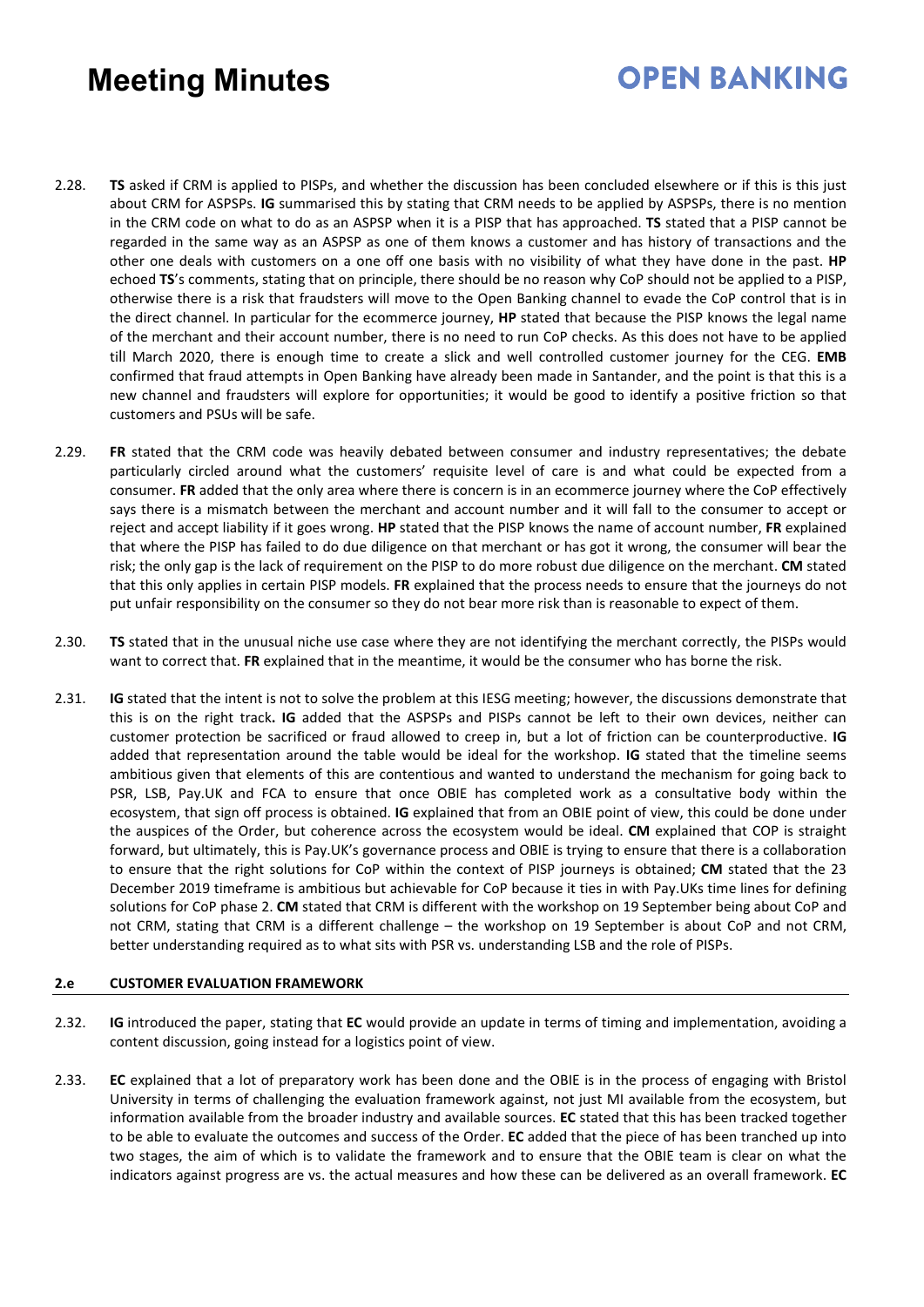### **OPEN RANKING**

stated that the intention is to get to a framework by the end of this year, and the actual measures will take place at a later date.

- 2.34. **IG** encouraged the team not to over-spec this as information already exists it is meant to be a light process, consistent and not re-inventing the wheel.
- 2.35. **EC** informed IESG members that following a consultation, this paper will be returning to IESG on the 17 December 2019.
- 2.36. **FR** stated that the only concern is around the timing of the consultation. **FR** was happy with a consultation in November followed by presentation in December, but did not think timelines should go beyond that.
- 2.37. **IG** concluded by advising IESG members to feedback on content directly to AA.

#### **2.f TPP OPERATIONAL GUIDELINES**

- 2.38. **IG** introduced this paper, stating that it is being presented for approval. **IG** went on to give context the Technical Guidelines, User Experience Guidelines and Operational Guidelines have been documented; the Customer Evaluation Guidelines (CEG) paper is not ready yet, therefore, this is the Operational Guidelines only, with CEG Guidelines aiming to come back to IESG which discusses service levels that the TPPs should adhere to in order to create good customer experiences / outcomes. **IG** added that these guidelines are not mandatory, however, consultation with TPPs have been conducted, there is nothing contentious within the paper and TPPs have stated that the guidelines are helpful in providing a steer as to their processes.
- 2.39. **CM** explained that the CEG might be included as part of these guidelines. **IG** agreed, but explained that this should be clearly marked with a more detailed discussion around the CEG element expected.
- 2.40. **IM** stated that this is useful, but should not be entirely prescriptive.
- 2.41. **CA** stated that the content is comfortable, but suggested that it would be helpful to engage the TPP community on what to do when fraud is identified (when it has left the customer's account), how the current industry processors can be used to trace that. **CA** added that this would be a useful build to include for good customer outcomes.
- 2.42. **EC** stated that one of the short term key deliverables coming up (middle of the month) is the upgraded Cyber Fraud sharing platform and also the fraud standards that have been progressing with industry parties. **EC** agreed that the mechanisms and guidelines need to be elaborated on, but the key intention around the modus operandi of fraud (not specifics to a fraud case) is shared through the cyber and fraud sharing platform in the same way as has been traditionally shared re cyber activities. **EC** added that this has been through security and fraud working group.
- 2.43. **EMB** asked if onward provisioning could be considered so that the TPP Guidelines articulate how registration of ASPSPs should be processed, especially when using a TSP account. **IG** agreed with this point stating that further work was required (including for example, engagement with the ICO) on the CEG Guidelines, so that the best process is drawn up. **IG** stated that there are 300 TPPs in the ecosystem asking basic questions and these are being dealt with over the phone and manually.
- 2.44. **IM** referred back to CA's point about being prescriptive, stating that most of these cross-pollinate with the CEGs and the standards, especially considering onward provisioning and an on-boarding process from an AIB perspective when a new TPP joins.
- 2.45. **IG** thanked all for comments, stating that this piece can be minuted by the secretariat as approved.

*APPROVAL - IESG\_APR\_LOG\_054 - The paper describes voluntary guidelines for TPPs, building on the existing Operational Guidelines (OG). It provides operational, security, data management and testing guidance on best*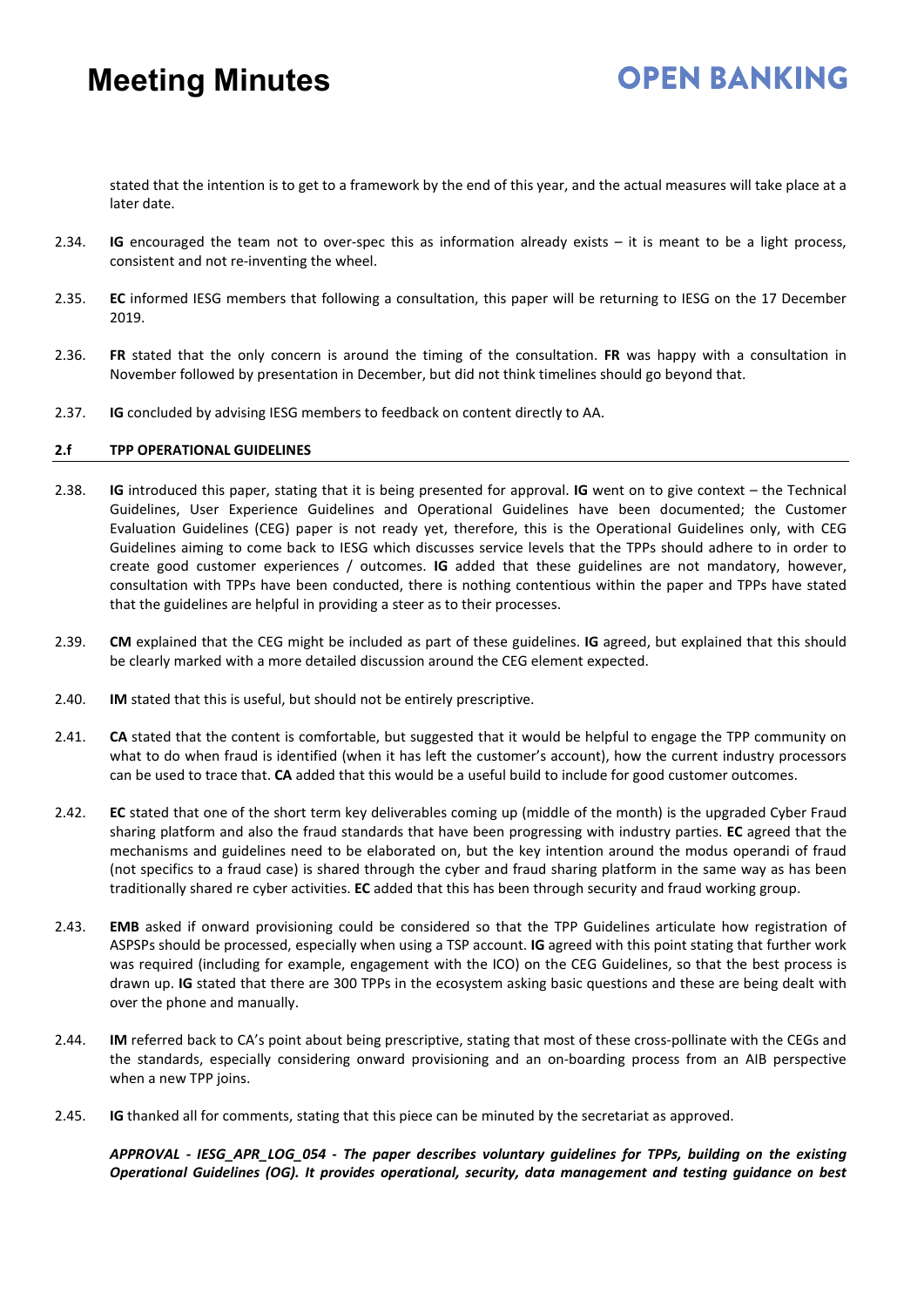# **OPEN BANKING**

*practice. This content derives from pre-existing published guidance and is presented in a consolidated format to make it easier to access and use by TPPs.*

#### **2.g SCA DELAY**

- 2.46. **IG** introduced this paper as an AOB item, stating that the SCA delay discussion is pertaining to the two announcements published by the FCA, there was no intent to provide a paper. **IG** stated that there had been no request to put this on the agenda, but it seemed sensible to discuss this with 14 September 2019 being imminent. **IG** opened the floor to KC to add anything from an FCA point of view or if IESG members had any questions about the announcement.
- 2.47. **FR** wanted to know if there might there another cliff edge that entities will be working towards, and whether there is any mitigation around that. **KC** explained that the expectation from the FCA is not that entities should not introduce SCA on 14 September 2019, but that a phased approach over six months would be accommodated up to 14 March 2020. **GL** stated that the inference from the published FCA statement is the opposite of this understanding, stating that the announcements encourage entities not to implement SCA until the TPPs have transitioned their customer base unless they have the full suite of payment APIs available by 14 June. **KC** explained that the FCA is saying that, but additionally, the point of the adjustment period is to allow TPPs to migrate their customers, the phased time frame has been introduced because TPPs will be on-boarding their customers. **KC** added that putting this on the transparency calendar means that TPPs understand that they can phase the approach in the event that if TPPs are concerned that they will not make the 14 September deadline. **GL** stated that the message is misleading and will need to be re-communicated. **KC** explained that the email communication issued on 09 August by Jonathan Davies explains that for online banking, customers will notice the phasing in period of the adjustment period and that there will be no additional adjustment period after that. **KC** added that there are two communications – the email of 09 August and an update to the website. **IG** asked if this was also part of the distribution strategy for some of the trade associations to put the same communications out in the event that there were questions. **KC** agreed, explaining that the FCA would be happy to pick these queries up bilaterally. **GL** stated that on a conference call with the FCA on 03 September and there is a miscommunication because the message was different, there is an expectation amongst the TPPs that where the ASPSPs have not met all the mandatory requirements by 14 June, they would have an additional six months transition of customers to the APIs and that the APIs should be completed by 14 September 2019. **KC** explained that there is still an expectation to introduce SCA on a phased approach and not waiting till 14 March 2020, the FCA are aware that some TPPs need the extra time to migrate their customers and that this should be done on a phased approach basis, as opposed to waiting till the last minute.
- 2.48. **IG** asked if there is anything the OBIE should be doing, for example, to the transparency calendar. **KC** requested that as much information as possible should be put on the transparency calendar regarding the adjustment period and expectations. **IG** asked if it is worth OBIE sending out a reminder email to all the ~ 75 companies that are engaging with the OBIE. **EC** explained that this conversation has taken place at every DWG; the ASPSPs are fully aware of the transparency calendar and there is an on-going process for keeping that communication to the broader community. **EC** added that there are entries on the calendar where not using our standards communicating to the TPPs, the messages the FCA to the banks has led to an on-going update to the ASPSP calendar and this has helped TPPs.
- 2.49. **IM** stated that TPPs who are not using the OBIE standards, but updating the transparency calendar is valuable. **IG** echoed IM's statement.

#### **3.a AOB – P7 REVERSE PAYMENTS**

3.1 **IG** introduced a quick update on reverse payments, stating that this is not about the principle, but about timelines and when this can be expected back at IESG. **EC** stated that this is in consultation and in parallel, development of